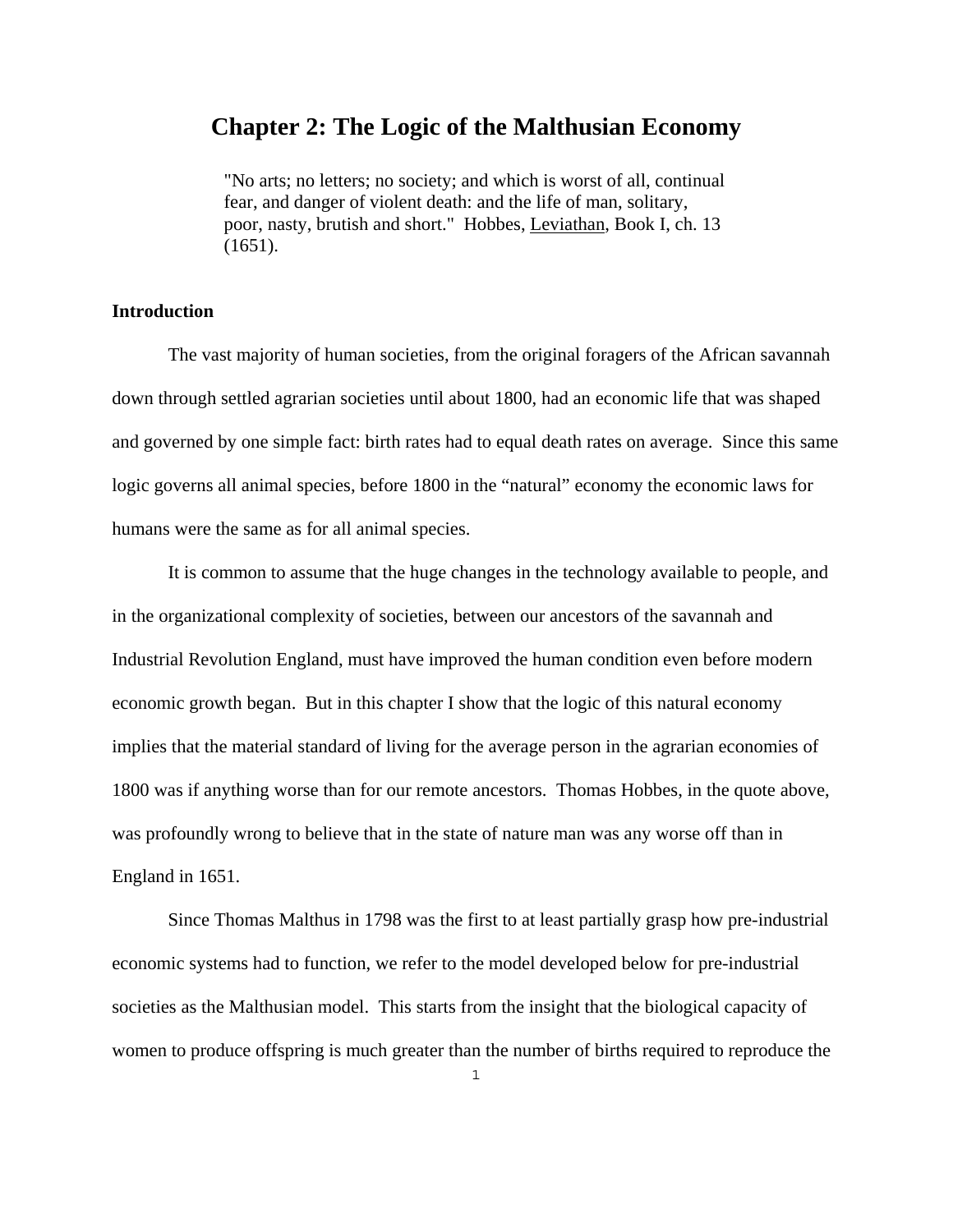population. If fertility is unrestricted it is possible for women sexually active throughout their reproductive lives to have twelve or more children.<sup>1</sup> Social institutions regulating the age of marriage, the percentage of women marrying, extramarital fertility, and contraceptive practices will determine the actual numbers of children per women. In modern societies these institutions and practices vary greatly so we observe great variation in the number of births per women. Thus as table 1 shows the number of births per woman in 2000 ranged from a low of 1.15 in Spain to a high of 8.0 in Niger. This means that in Spain each women of the current generation is being replaced by at maximum 0.575 women of the next generation (assuming all girls survive to adulthood). In Niger in contrast if all daughters were to survive to adulthood there would be 4 women in the next generation for every woman now.

 Only where women happen on average to have two children who survive to adulthood will population be stable in the long run. Even small deviations from this number will cause rapid increases or decreases in population. Thus table 1 also shows the population projected for 2050, if all children born in these various societies survive to adulthood.2 If all these children survive countries are on a knife edge between explosive population growth and catastrophic

<sup>1</sup>We know this from observations of the fertility levels of Hutterites in the 1920s to 1950s. The Hutterites were an Anabaptist sect settled in the upper Great Plains of the USA modern religious groups who married early and did not practice birth control. Hutterite women married from 15 to 50 had 12.5 children on average. Both my grandmothers, who were Irish Catholics who married at the unusually early age for this community of 16, had large families: one 12 and the other 13 children.

<sup>&</sup>lt;sup>2</sup>This projection also assumes, incorrectly, that current fertility patterns had prevailed across previous generations.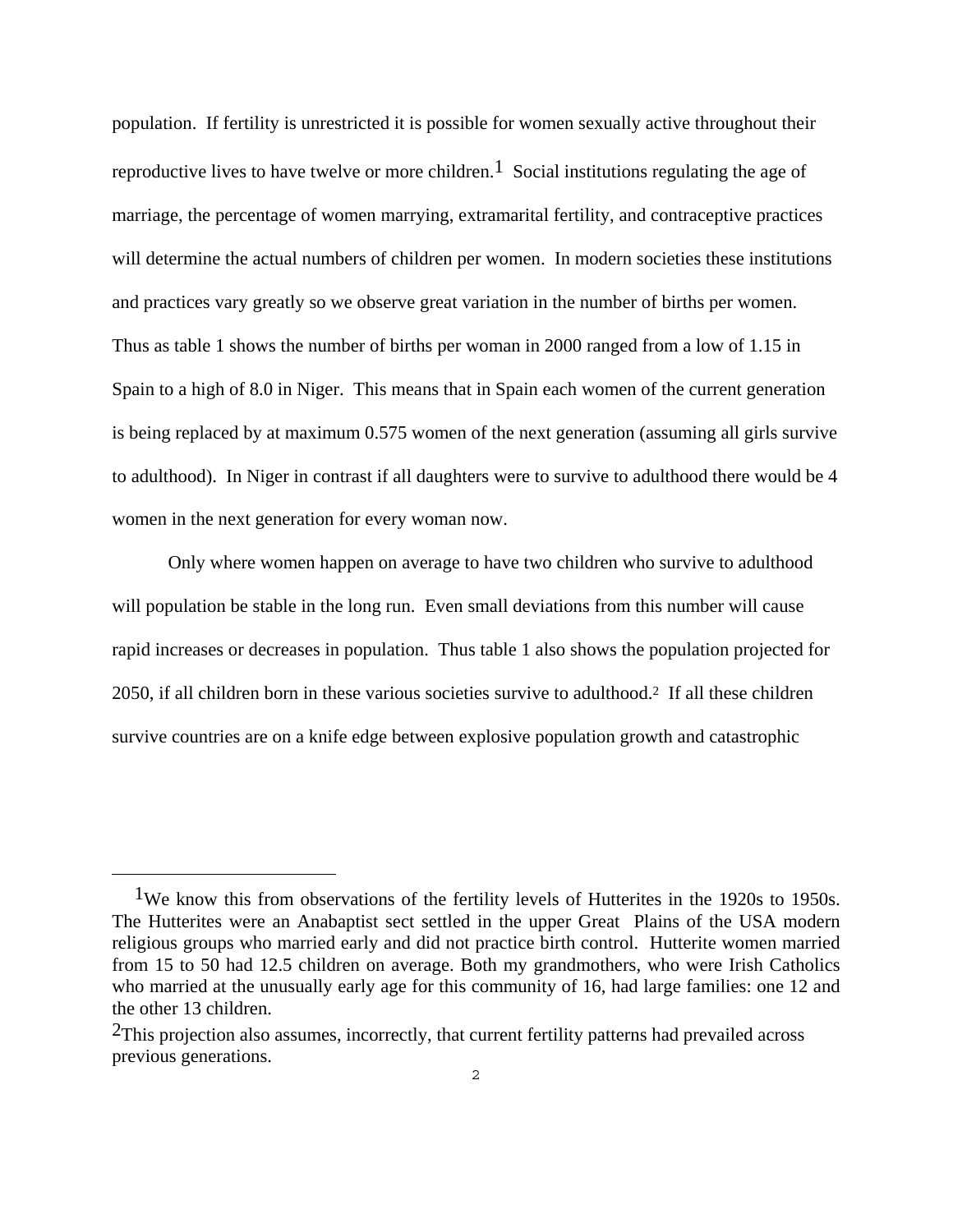population decline. In fifty years there would be only 22 million Italians compared to 57.5 million now, but 113 million Saudi Arabians compared to 22.1 million now.3

 Despite this potential for explosive growth pre-industrial populations grew remarkably slowly in the long run. The average growth rate of world population from 10,000 BC to 1,800 AD was 0.05% per year. At this rate a community of 100 people on average gained a person once in every 20 years. The typical women before 1800 thus had 2.02 children who survived to reproductive age. As an extreme case the population of Egypt, for example, is estimated at between four and five million circa 1,000 BC. The population in in Greek and Roman Egypt 1,000 years later is estimated at this same four to five million. The first modern census in 1848 suggests a population of about 4.5 million. Thus over a period of 2,850 years the growth rate of population despite some swings up and down was to a very close approximation zero, and women on average had two surviving children.<sup>4</sup> Yet Roger Bagnall and Bruce Frier estimate that in Roman Egypt in the first three centuries AD the average woman gave birth to six children.5 The long run stability of population sizes was also found in pre-industrial Europe. From 1340 to 1680 the population of the major European countries actually fell slightly, as table 2 shows, though there had been significant growth in the years 1100 to 1340. Assuming a generation length of 25 years the average number of surviving children per woman from 1340 to 1680 ranged from 1.90 in the Netherlands to 1.99 in France. All these countries were close to the stable population level of two surviving children per woman.

 $3$  This is assuming, incorrectly, that the current fertility rates have prevailed over the last 70 years in these societies.

<sup>4</sup>McEvedy and Jones (1978), pp. 228-9, Bagnall and Frier (1994), pp. 54-56. 5 Bagnall and Frier (1994), p. ---.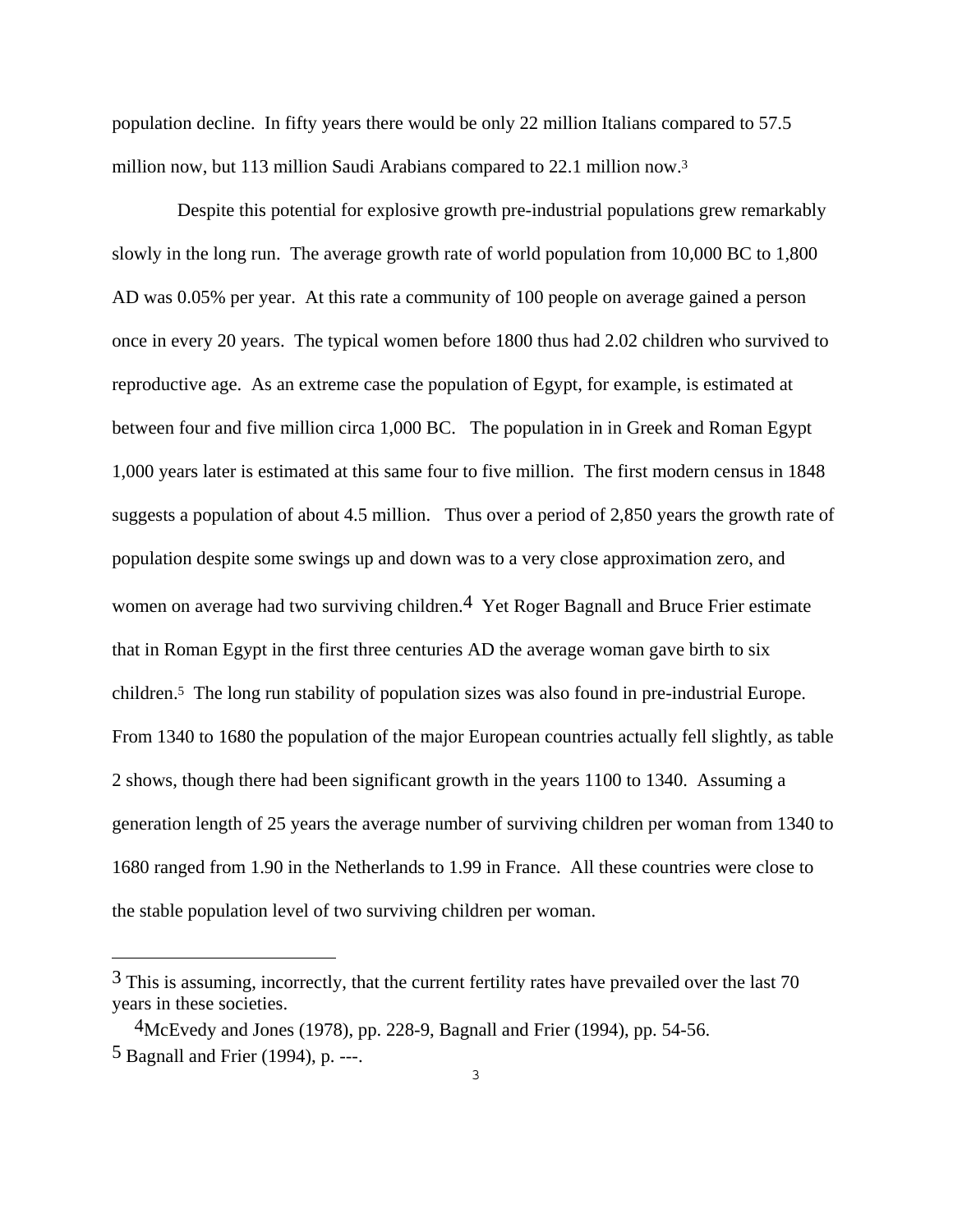#### **The Malthusian Equilibrium**

 The simple Malthusian model of how pre-industrial society functioned supplies an economic mechanism to explain the population stability of pre-industrial economies. In its simplest version there are just three assumptions:

 1. The **BIRTH RATE** is a socially determined constant, independent of material living standards.

2. The **DEATH RATE** declines as living standards increase.

3. **MATERIAL LIVING STANDARDS** decline as population increases.

 The birth rate is just the number of births per year per head of the population, normally quoted by demographers as the number of births per year per thousand people in a population. At maximum observed fertility levels this would be about 50 or 60. As we saw the birth rate can vary dramatically across societies. Table 3 shows the modern range. In Italy, one of the countries with the lowest birth rate in the world, there are now only 8.8 births per thousand people per year. In very poor countries birth rates are in the order of 40-50 births per thousand. Thus in the area of highest birth rates which is Central Africa some countries have birth rates which exceed 50 per thousand: Niger 55.2, Somalia 52.1, Uganda 50.7.

 The death rate is again just the number of deaths per head of the population, typically quoted as the number of deaths per thousand of population. In a stable population the death rate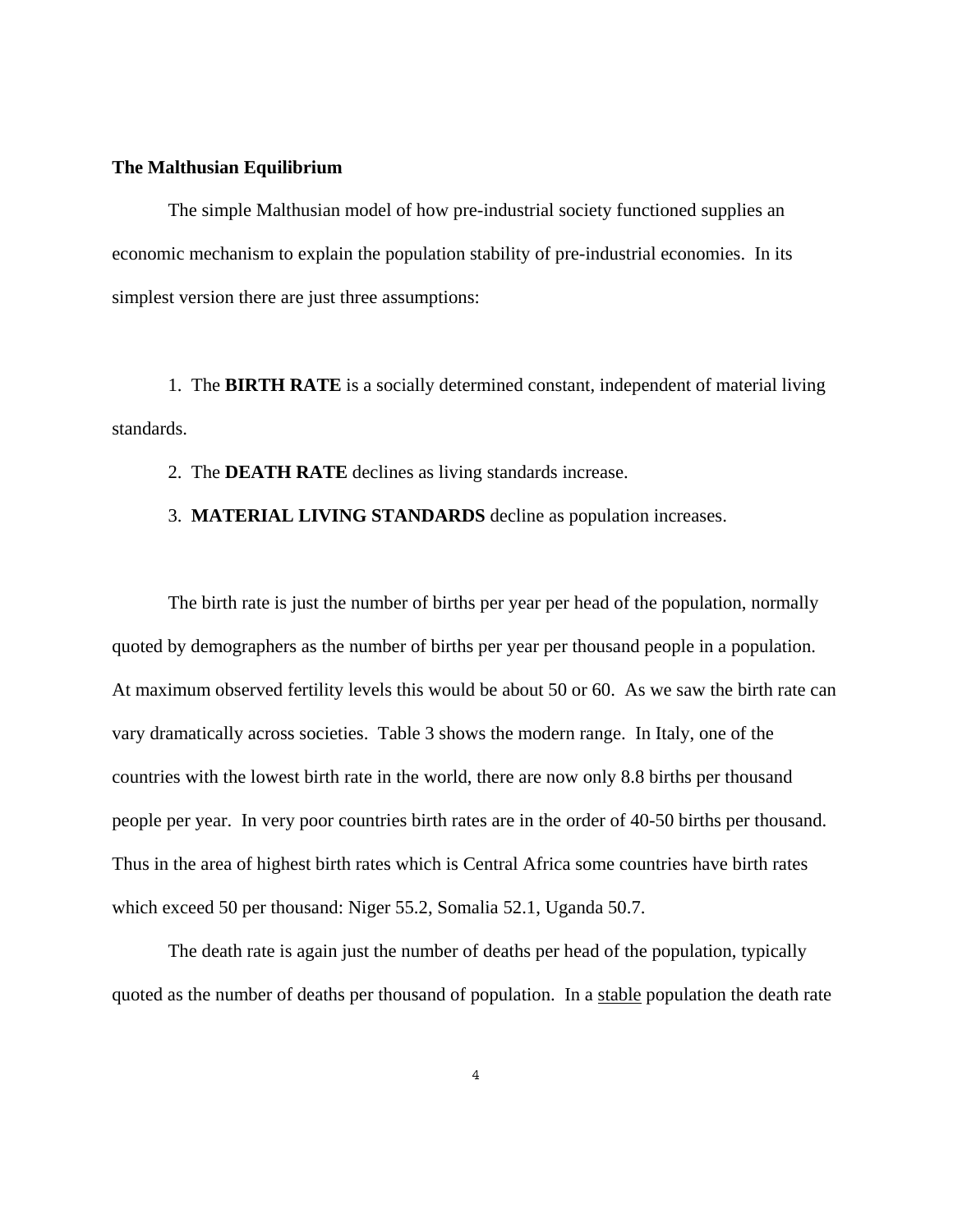is the inverse of life expectancy at birth.<sup>6</sup> Thus if life expectancy is 75 years the death rate will be 13.3 per thousand. If life expectancy is 30 years the death rate will be 33.3 per thousand. Because of growing populations, which have fewer old people, many countries in the modern world have death rates below 10 per thousand, as table 3 demonstates.

 The growth rate of population is simply the birth rate minus the death rate. Thus in a stable population the birth rate equals the death rate by definition, so life expectancy can be equivalently calculated as the inverse of the birth rate. In a stable population a birthrate of 50 per thousand of population implies a life expectancy of 20 at birth. Thus if pre-industrial populations typically displayed the fertility levels of the modern Niger, life expectancy at birth would have to have been less than 20.

 In the modern world populations in general are not stable but changing rapidly. Table 3 shows for a range of countries birth rates, death rates and the consequent rates of population growth from natural increase, and also the rates including migration. As can be seen Niger in 2000 had a growth rate of population from natural increase and migration of 3.62 percent, so that the current population of 10.7 million is projected to grow to 65.6 million by 2050, six times the current population. For Saudi Arabia the projected population is 95.4 million, over four times the current population.

 Material living standards are just the average amount of goods (food, alcohol, shelter, clothing, heat, and light) and services (religious ceremonies, barbers, servants) that people in a society consume. Where new goods are introduced over time, such as newspapers, Wedgewood fine porcelain, and vacations at the seaside, it can be very tricky to compare societies in terms of

a<br>B

<sup>&</sup>lt;sup>6</sup>If D is the death rate then  $D = 1/e$ .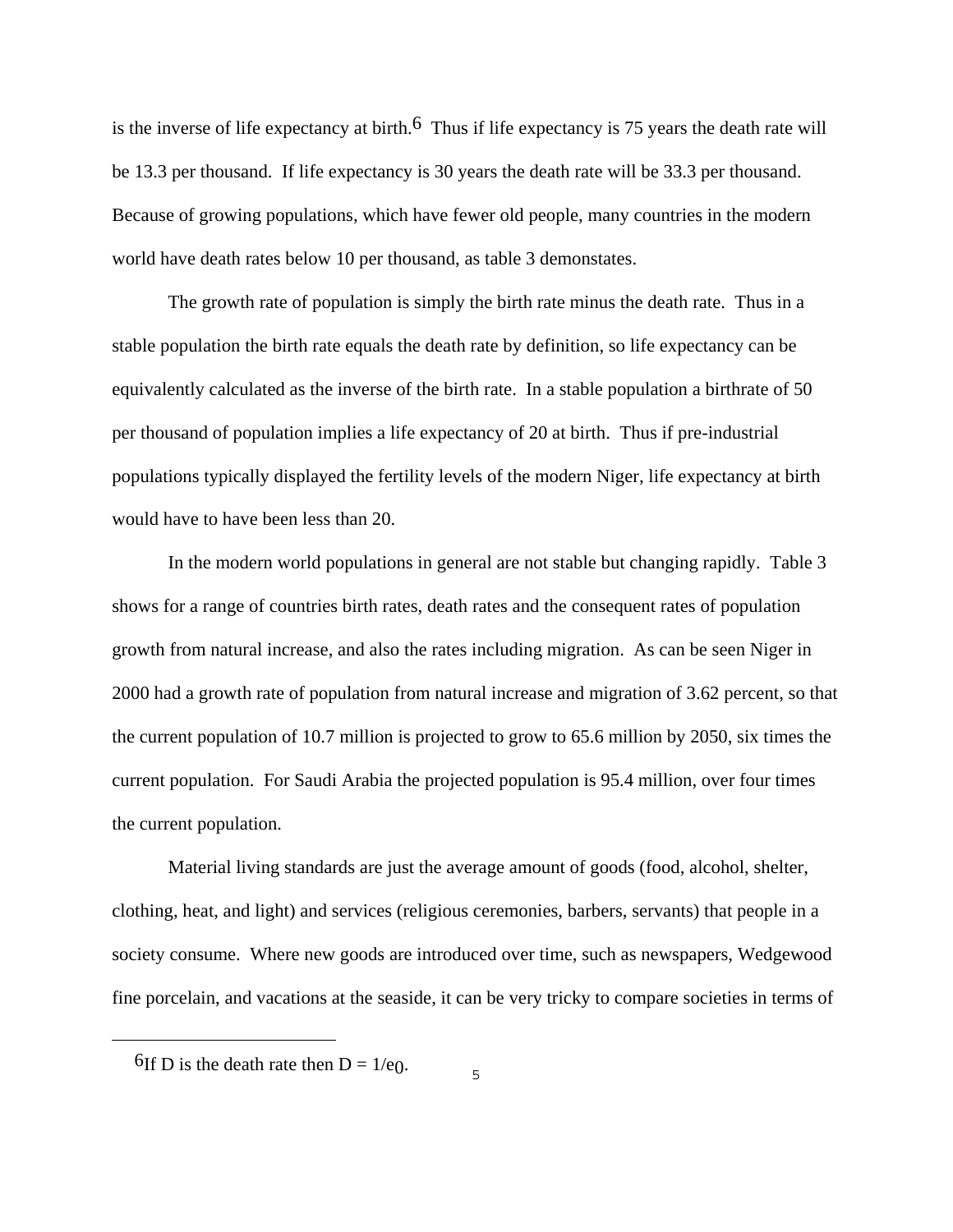the purchasing power of their real wages. But for most of human history, and for all societies before 1800, the bulk of material consumption has been food, shelter and clothing material living standards can be measured with much more accuracy. In societies economically sophisticated enough to have a labor market, material living standards for the bulk of the population will be given by the purchasing power of wages.

 Figure 1 shows the first two assumptions of the simple Malthusian model in graphical form. The birth and death rates are plotted on the vertical axis, material income per capita, y, on the horizontal axis. As can be seen the first two assumptions of the simple Malthusian Model imply that there is only one level of real incomes at which the birth rate equals the death rate, which we denote as y\*. At material incomes above y\* the birth rate exceeds the death rate and the population is growing. At material incomes below y\* the death rate exceeds the birth rate and the population is decreasing. Thus y\* I call the "subsistence income" of the society: it is the income at which the population barely subsists, in the sense of just reproducing itself. Notice that this subsistence income is determined without any reference to the production technology of the society. It depends only on the factors which determine the birth rate and those that determine the death rate. Once we know these we can determine the subsistence income, and the life expectancy.

 The terminology "subsistence income" can lead to the confused notion that in a Malthusian economy people are all living on the brink of starvation. In fact in almost all Malthusian economies the subsistence income will be considerably above the income that is required to allow the population to feed itself from day to day. And differences in the location of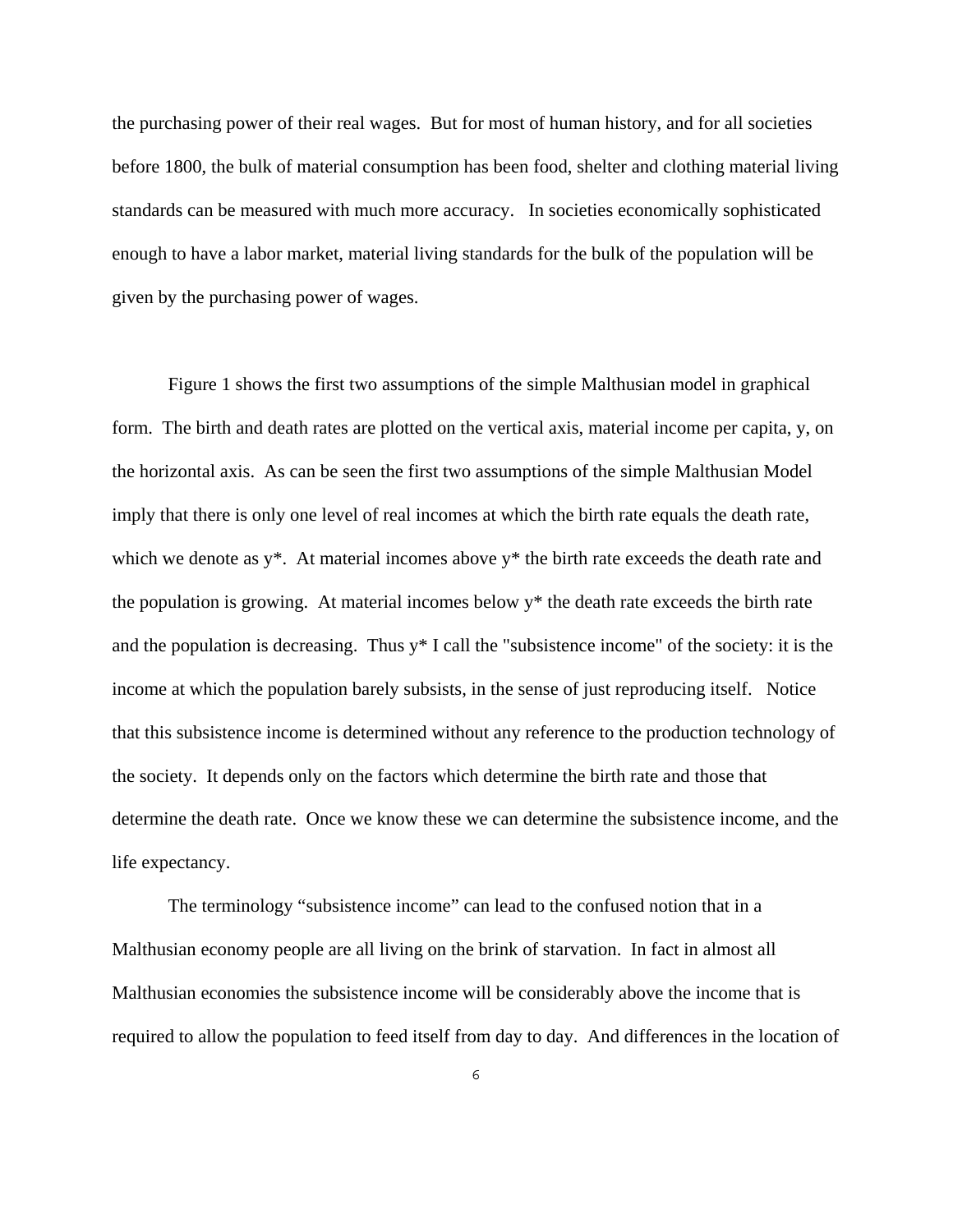the mortality and fertility schedules can generate very different subsistence incomes. Thus both 1400 and 1650 were periods of population stability in England, and hence periods where by definition the income was at the subsistence level. But the wage of the poorest workers, unskilled agricultural laborers, was equivalent to about nine lbs. of wheat per day in 1650, compared to 18 lbs. in 1400. Even the 1650 unskilled wage was well above the biological minimum required to keep workers alive. A diet of about two lbs of wheat per day would keep a laborer alive and fit for work (it would supply about 2,400 kcal per day). Thus pre-industrial England, while it was a subsistence economy, was not a starvation level economy. Indeed we shall see below that there are some indications that it was at times a wealthy economy, even by the standards of many modern societies.

 Figure 2 illustrates the third assumption. The figure has on the vertical axis the population, N, and on the horizontal axis the material income. The diagram shows a curve connecting population and material incomes. For reasons that will be given below, I call this curve the "technology schedule." As population increases the material income per person by assumption declines, so the curve slopes downwards. The justification for this assumption is the so called the "Law of Diminishing Returns."7 Any production system employs a variety of inputs, the principle ones being land, labor and capital. The Law of Diminishing Returns holds that if one of the inputs to production is held fixed, then increasing the use of other inputs will

a<br>B

<sup>7</sup>Since the Classical Economists who derived the key insights of the Malthusian Model had not formulated the marginal principle they would not have expressed the theory in this way, but their view that the means of subsistence would necessarily expand more slowly than population until the wage fell to the susbsistence wage contains informally the essence of our third assumption here.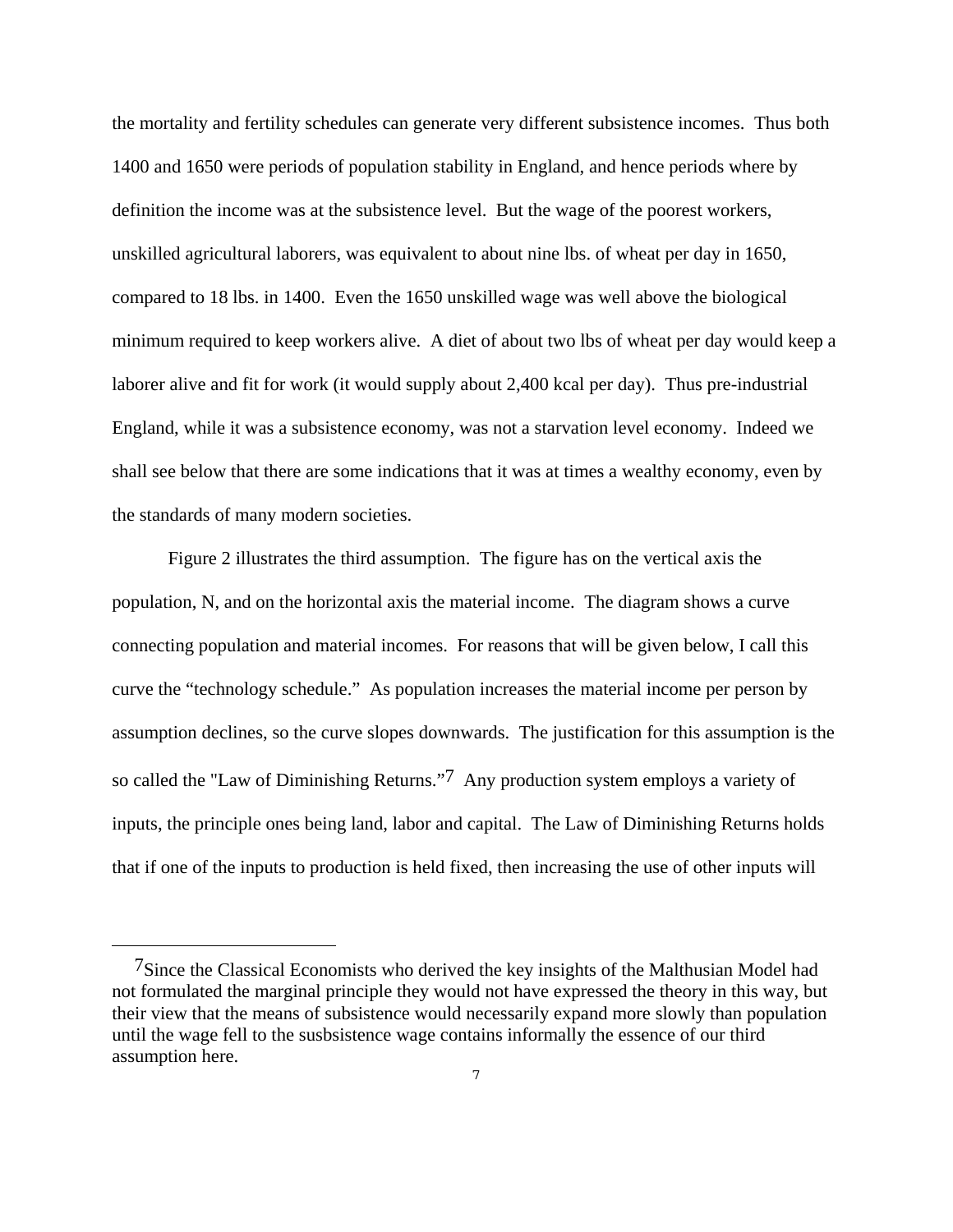increase output, but by smaller and smaller increments. That is, the output per unit of the other factors will decline as their use in production is expanded, as long as one factor remains fixed.

 Since one important factor of production, land, is always in fixed supply in pre-industrial economies, the Law of Diminishing Returns implies that average output per worker will fall as the labor supply increases as long as the techology is static. Thus the average amount of material consumption available per person has to fall with increases in population. To see why this will happen consider a peasant farmer with 50 acres of land. If he alone cultivates the land then he will get the greatest output by using low intensity cultivation methods - keeping cattle or sheep which are grazed for meat. With the labor of another person milk cows could be kept also, producing a higher output. With another person the land could be cultivated as arable, growing crops of grain, again increasing output. Arable requires much more labor input per acre for plowing, sowing, harvesting, threshing and manuring. But arable also yields a greater value of output per acre. With even more people the land could be cultivated as even more intensive garden ground, growing vegetables and roots, increasing output yet further. This means that for any given piece of land there is the relationship, shown in figure 3 between the amount of labor applied and the value of output. The increase in the value of output from adding each person is the marginal product of that person, which equals the wage in market economies. As can be seen the marginal product declines as more people are added. In consequence average output per person falls as the population rises.

 Figure 4 puts figures 1 and 2 together to show how an equilibrium birth rate, death rate, population level and real income is arrived at in the long run in a pre-industrial economy. Suppose we start at an arbitrary initial population  $N_0$  in the diagram. This will imply an initial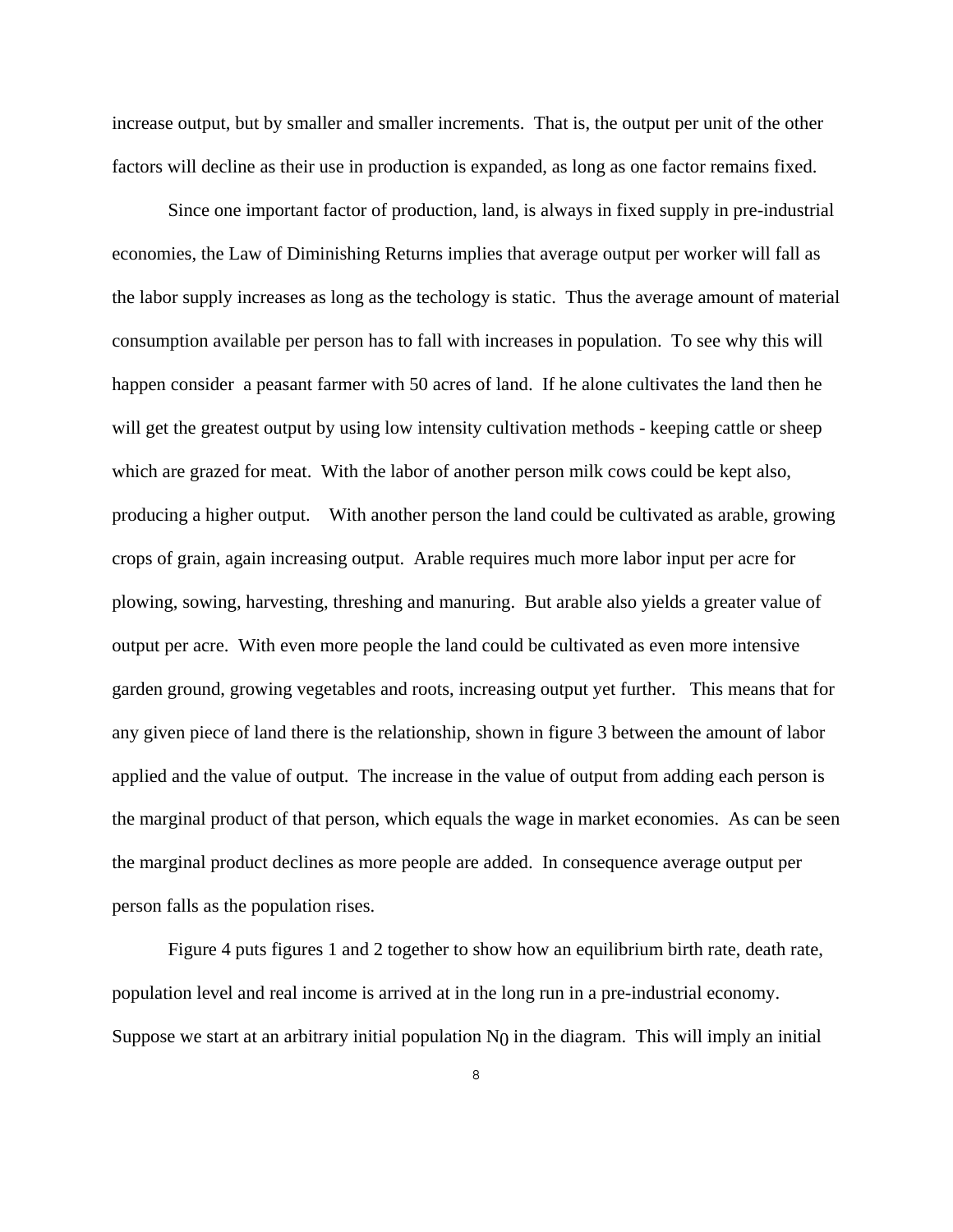income y<sub>0</sub>. The income will in turn imply particular birth and death rates. In figure 4 these have been drawn so that the birth rate exceeds the death rate, and  $y_0$  exceeds  $y^*$ . In this case population will start to grow. As it grows the income will fall. As long as the income exceeds  $y^*$  the population continues to grow, and the income to fall, until y equals  $y^*$  and N equals  $N^*$ , at which point the population is stable. Suppose that instead the initial population had been so large that the income was below y<sup>\*</sup>. Then the death rate would exceed the birth rate and population would fall. This would push up the income rate. The process would continue until again y again equals  $y^*$  and N equals  $N^*$ . Thus wherever population starts from in this society it always ends up at  $N^*$ , with the income at  $y^*$ . We can also see in figure 4 that the sole determinants of the long-run material income y\* are the birth and death schedules. Knowing just these we can determine y\*. The position of the curve relating wages and population serves to determine only what population corresponds to this long-run wage

 Because I want to show that the same economic model applies to all human societies before 1800, even those which had no labor market, and also to animal societies, I have developed the model in terms of income per person. Classical Economists, however, writing about conditions in England circa 1800 developed their thinking in terms of the wages of unskilled workers. Thus in 1817, David Ricardo, using similar logic to that above argued that real wages (as opposed to income per person which includes land rents and returns on capital) must always eventually return to the subsistence level.8 Ricardo's proposition later became known as the **Iron Law of Wages**. Classical Economics thus denied the possibility for other than transitory progress in material living standards.

9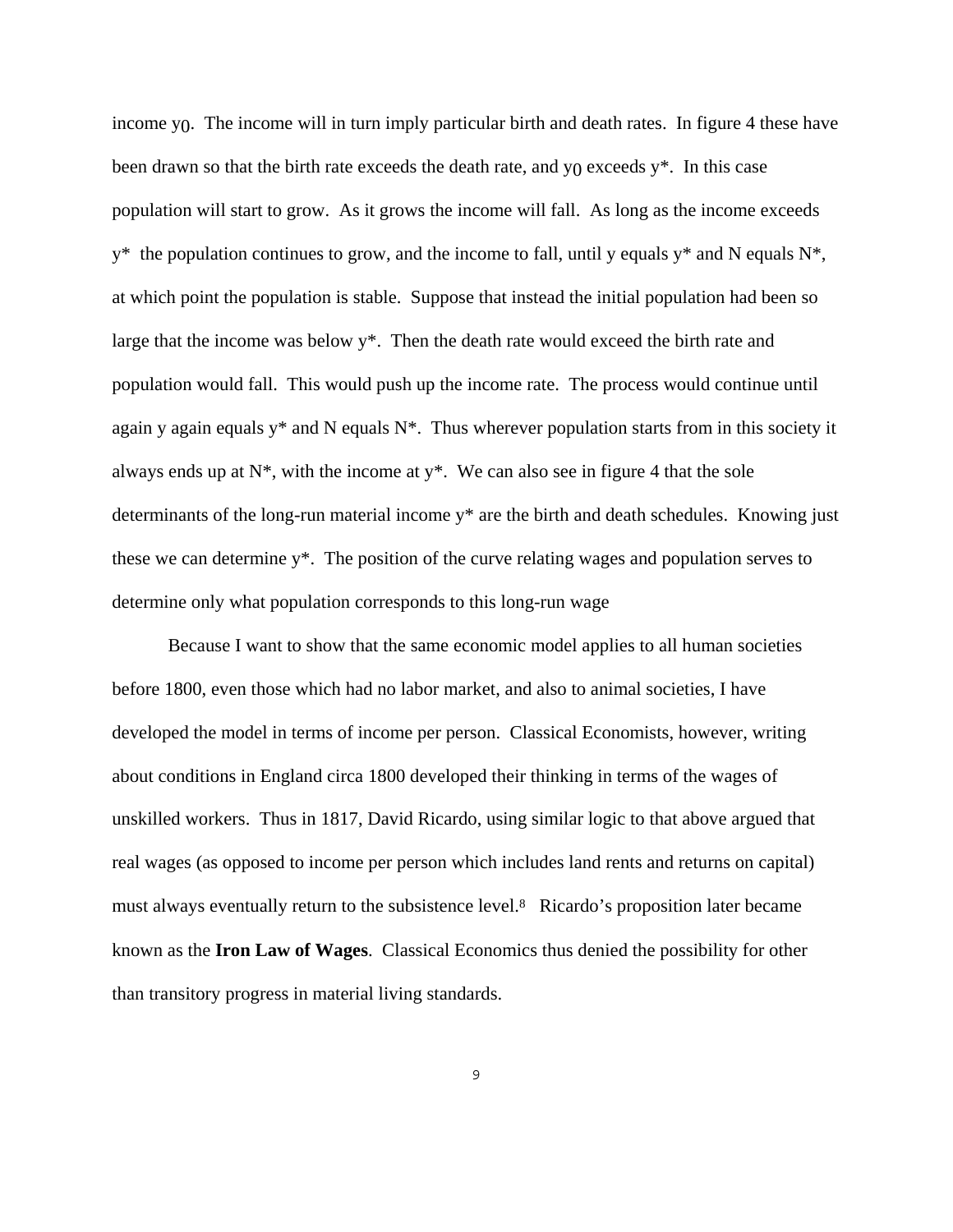#### **Changes in the Birth Rate, Death Rate and "Technology" Schedules**

Suppose that the birth rate schedule increased from  $B_0$  to  $B_1$  as in figure 5. What happens to the death rate, material incomes, and the population? In the short run the birth rate now exceeds the death rate. But this causes population growth which drives down the real income, increasing the death rate until  $D(y) = B_1$ . At the new equilibrium the death rate has risen to equal the new birth rate, the real income is lower, and population is greater. Thus any increase in birth rates in the Malthusian world drives down real incomes, and conversely anything which limits birth rates drives up real incomes. Similarly any increase in birth rates drives down life expectancy at birth. Pre-industrial society could thus raise both material living standards and life expectancy by limiting births. Since life expectancy at birth in a stable population is also just the inverse of the birth rate another important component of material living standards is solely determined by the birth rate. As long as this remained high life expectancy at birth had to be low.

 Again if the death rate schedule moves up, as in figure 6, so that at each income there is a higher death rate, then at the current income deaths exceed births so that population falls. This drives up the real income until the death rate is driven down to the old birth rate. At the new equilibrium the death rate has fallen to the fixed birth rate, the income is higher, and population is lower. An increase in the death rate schedule, given a fixed birth rate, increases real incomes but in the long run has no effect on the annual death rate, or on life expectancy at birth.

i<br>L

<sup>8</sup> McCulloch (1881), pp. 50-58.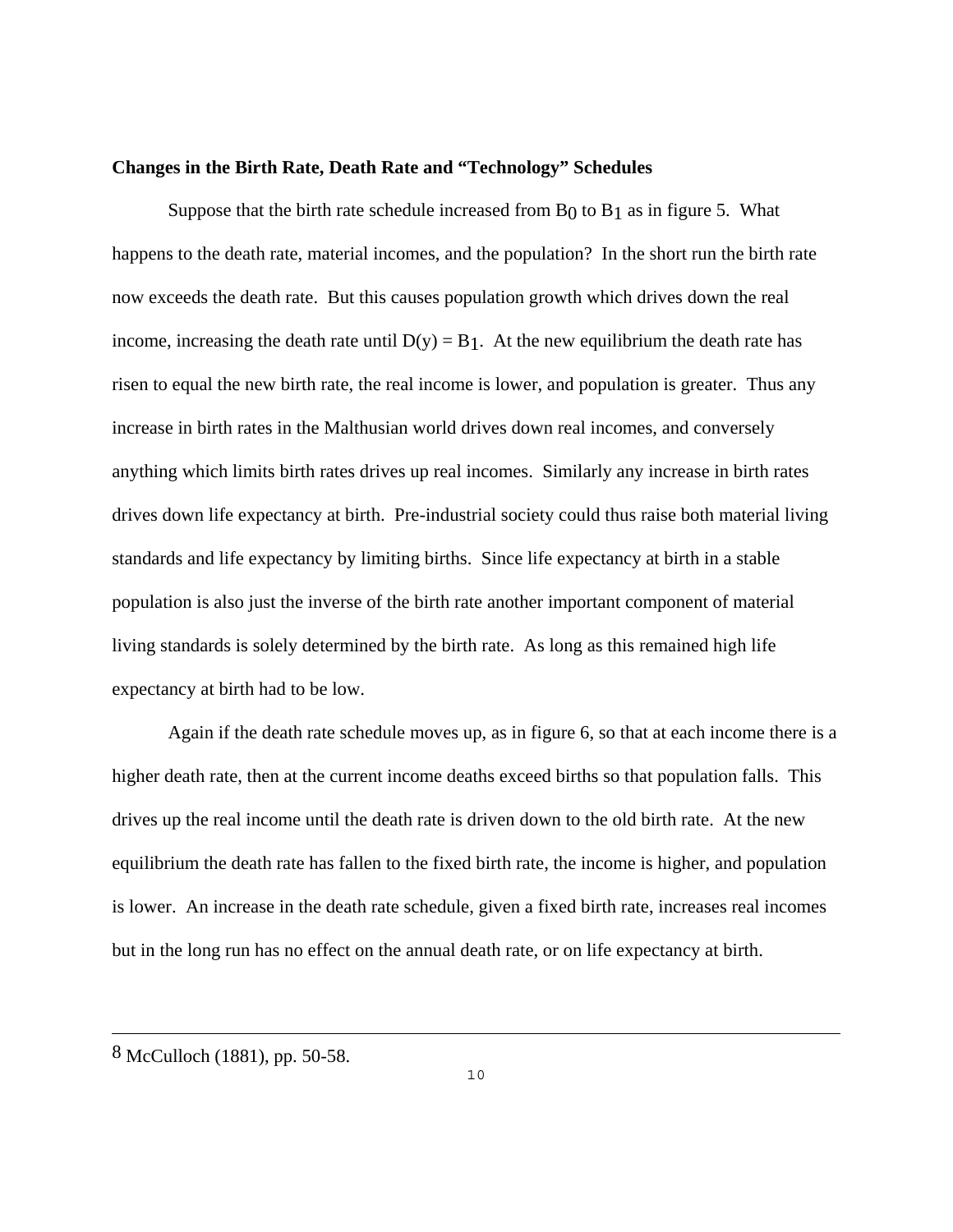The Malthusian world thus exhibits an almost counterintuitive logic. Anything that raised the death rate schedule, that is the death rate at a given income, such as war, disorder, disease, or poor sanitary practices, or abandoning breast feeding, increased material living standards without changing life expectancy at birth. Anything that reduced the death rate schedule, such as advances in medical technology, or better public sanitation, or public provision for harvest failures, or peace, reduced material living standards without any gain in life expectancy at birth.

 While the real income was determined from the birth and death schedules, the population size depended on the schedule linking population and real incomes. Above I labelled this the "technology" schedule, because in general, as we shall see the major cause of changes in this schedule has been technological advances. But other things could shift this schedule – a larger capital stock, improvements in the terms of change, climate improvements, and a more productive organization of the economy.

Figure 7 shows a switch from an inferior technology, represented by curve  $T_0$ , to a superior technology, represented by curve  $T_1$ . Since population can only change slowly, the short run effect of a technological improvement is an increase in real incomes. The increase in real incomes reduces the death rate, so that now births exceed deaths and population begins to grow. The growth of population only ends when the income has returned to the subsistence level, y\*. At this equilibrium the only effect of the technological change has been to increase the population supported. There has been no lasting change in the living standards of the average person. The path of adjustment to a one time improvement in technology is shown if figure 8.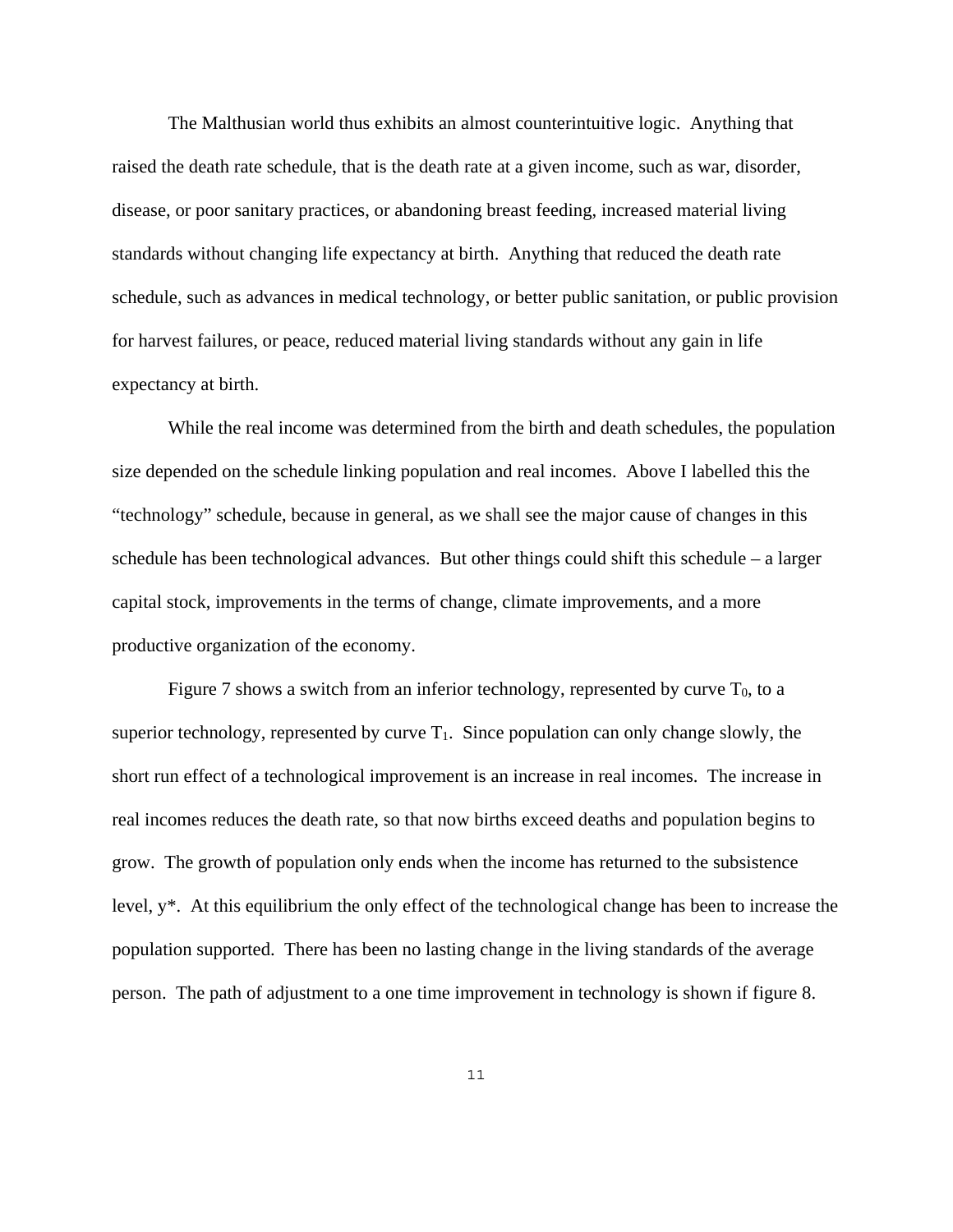#### **The Malthusian Model and Economic Growth**

 Before 1800 there was very significant improvement in production technologies, though these improvements happened at a very slow rate. The technology of England in 1800, which included cheap iron and steel, coal for energy, canals to transport goods, firearms, and sophisticated sailing ships, was hugely advanced on the technology of hunter gatherers in the Neolithic before the development of settled agriculture. But the rate of improvement of technology was always slow relative to the world after 1800. Figure 9, for example, shows the average yield of wheat on a number of farms in England from 1211 to 1453. Interestingly the yields show absolutely no sign of any gains over this long interval of nearly 250 years. Before 1800 the rate of technological advance in any economy was so low that populations were always condemmed to return to the Malthusian Equilibrium.

 This was still the historical context in England in the years 1798-1817 when Thomas Malthus (1766-1834) and David Ricardo (1772-1823) were developing what became known as Classical Economics, with its key doctrine of the subsistence wage. They did not assume, as we do, that technical progress is inevitable and continuous, but instead regarded it as sporadic and accidental. Even in the circumstances of England in 1798-1817, when the economy was well into the period we now dub the Industrial Revolution, this assumption was not just reasonable, but indeed compelling in the light of history. The new technologies associated with the Industrial Revolution begun appearing in the 1760s, but from 1770 to 1817 real wages were flat. We shall see that sustained real wage gains started only in the 1820s, and that much of these gains were a product not of English technological advance, but of events beyond England, and of a change in tax policy. Indeed one of the great social concerns of the years 1780-1834 in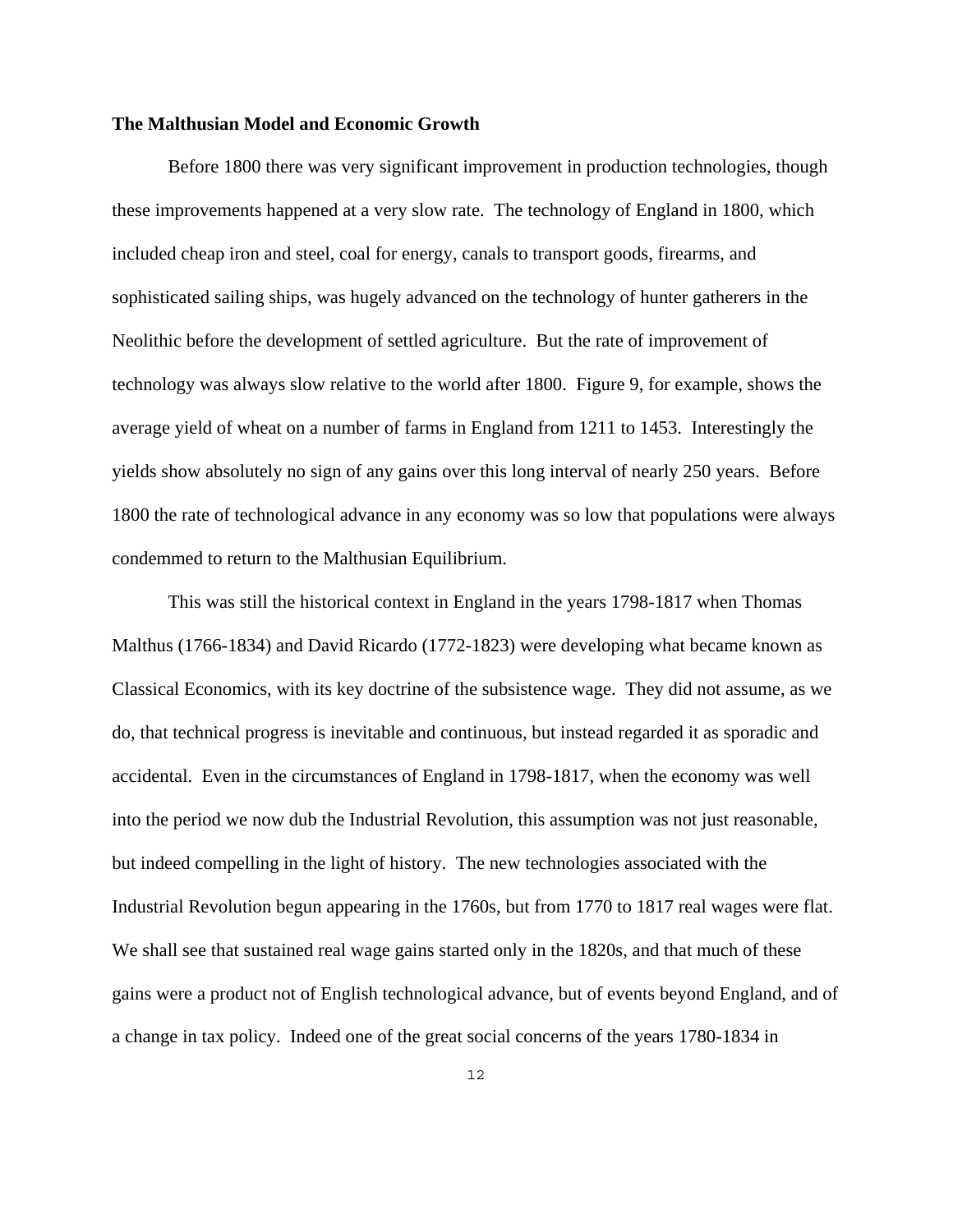England was the problem of the rising burden on property owners of payments to support the poor under the Poor Law.

 Thus Malthus and Ricardo predicted that as long as fertility behavior was unchanged, economic growth could not in the long run improve the human condition. All that growth would produce would be a larger population living at the subsistence income. China, for Malthus, was the embodiment of the Malthusian economy. Though the Chinese had made great advances in draining and flood control, and had achieved high levels of output per acre from their agriculture, they still had very low material living standards because of the dense population. Thus he writes of China,

If the accounts we have of it are to be trusted, the lower classes of people are in the habit of living almost upon the smallest possible quantity of food and are glad to get any putrid offals that European labourers would rather starve than eat.<sup>9</sup>

Malthus's Essay appeared in 1798. He apparently wrote it as a response to the views of his father, Daniel, who was a follower of the Utopian writers William Godwin and the Marquis de Condorcet. These writers argued that the "misery, unhappiness and vice" so common in the world was not the result of an unalterable human nature, but was the product of government. Malthus wanted to establish that poverty was not the product of institutions, and that changes in these institutions would not improve the human lot.<sup>10</sup> As we see, in a world of slow technological advance, his case is compelling.

Another implication of the Malthusian model, which helped give Classical economics its seemingly conservative stance, was that any move to redistribute income to the poor (who then

<sup>9</sup> Malthus, Essay, p. 115. The situation in China may have been very different than Malthus viewed it however, as we shall see.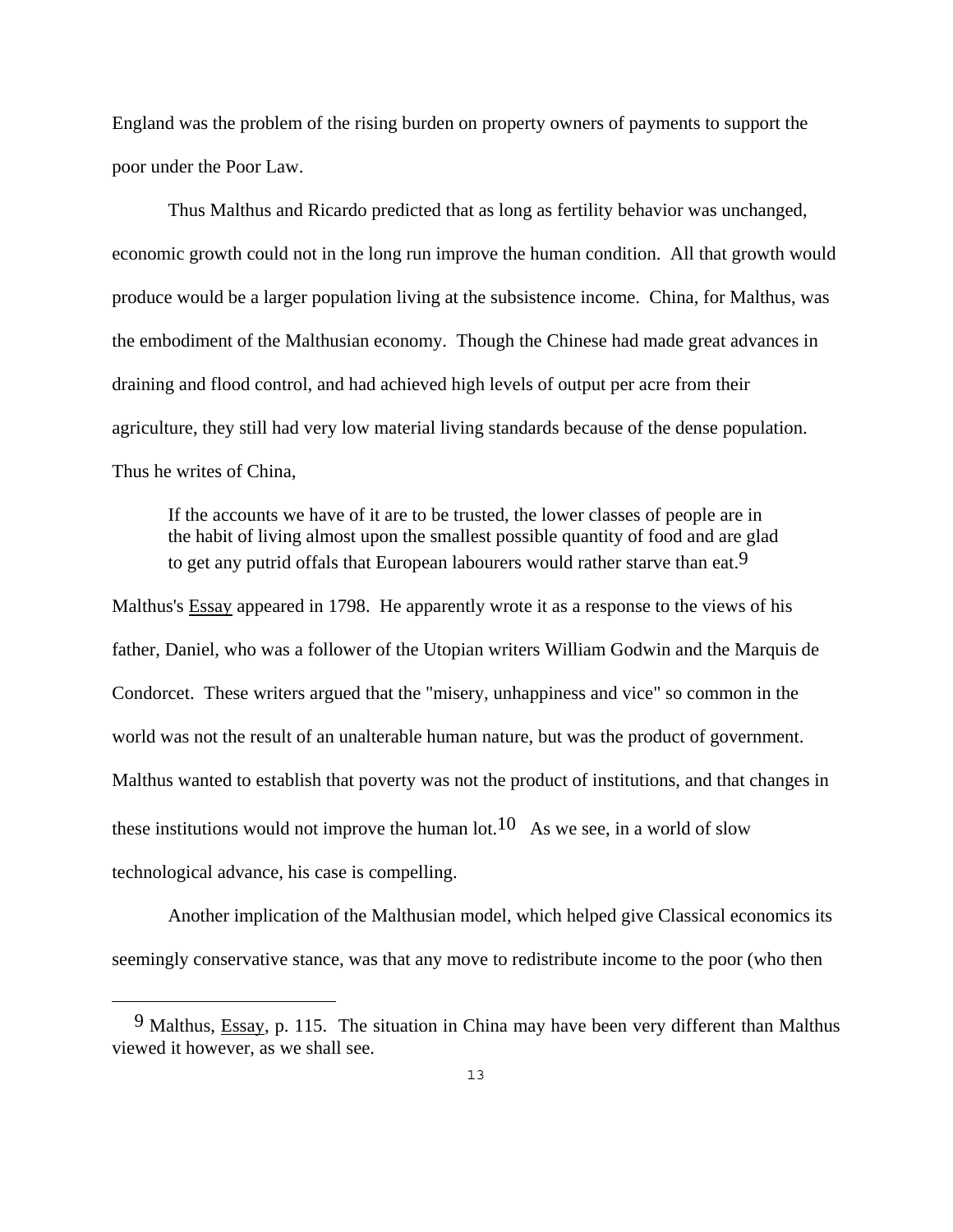in England were mainly the class of unskilled farm workers) would result only in more poor in the long run, employed at even lower wages. As Ricardo noted in 1817,

The clear and direct tendency of the poor laws is in direct opposition to these obvious principles: it is not, as the legislature benevolently intended, to amend the condition of the poor, but to deteriorate the condition of both poor and rich (McCulloch, 1881, p. 58).

Any growth in the wages of the laboring class above subsistence would simply result in an increase in the laboring population, putting downward pressure on market wages. In the end the subsistence wage would prevail.<sup>11</sup> Conversely taxing the poor would not hurt them in the long run. Thus though before 1800 most taxation by European countries was for military purposes, and much of it was raised from the poor in the form of taxes on commodities, this should have had no long term effect on their welfare. The initial fall in living standards caused by the imposition of new taxes would increase the death rate, and so reduce the population until the post-tax wage had been restored to the level of the old pre-tax wage.

#### **Work Hours in the Malthusian Economy**

÷,

 The considerations above would imply just that material living conditions were no better in 1800 than on the Savannah, assuming no change in fertility behavior. But there were other

<sup>10</sup> See Harry Landreth and David Colander, History of Economic Thought, pp. 100-103. 11 Thus Classical Economics was very influential in creating the draconian reforms of poor relief in England legislated in 1834. The most influential member of the Poor Law Commission set up to examine the workings of the old poor law was Nassau Senior, Professor of Political Economy at Oxford University. Senior wrote the whole of the report of the commission, organized the inquiry that produced the report, and then lobbied vigorously to get Parliament to implement the proposals.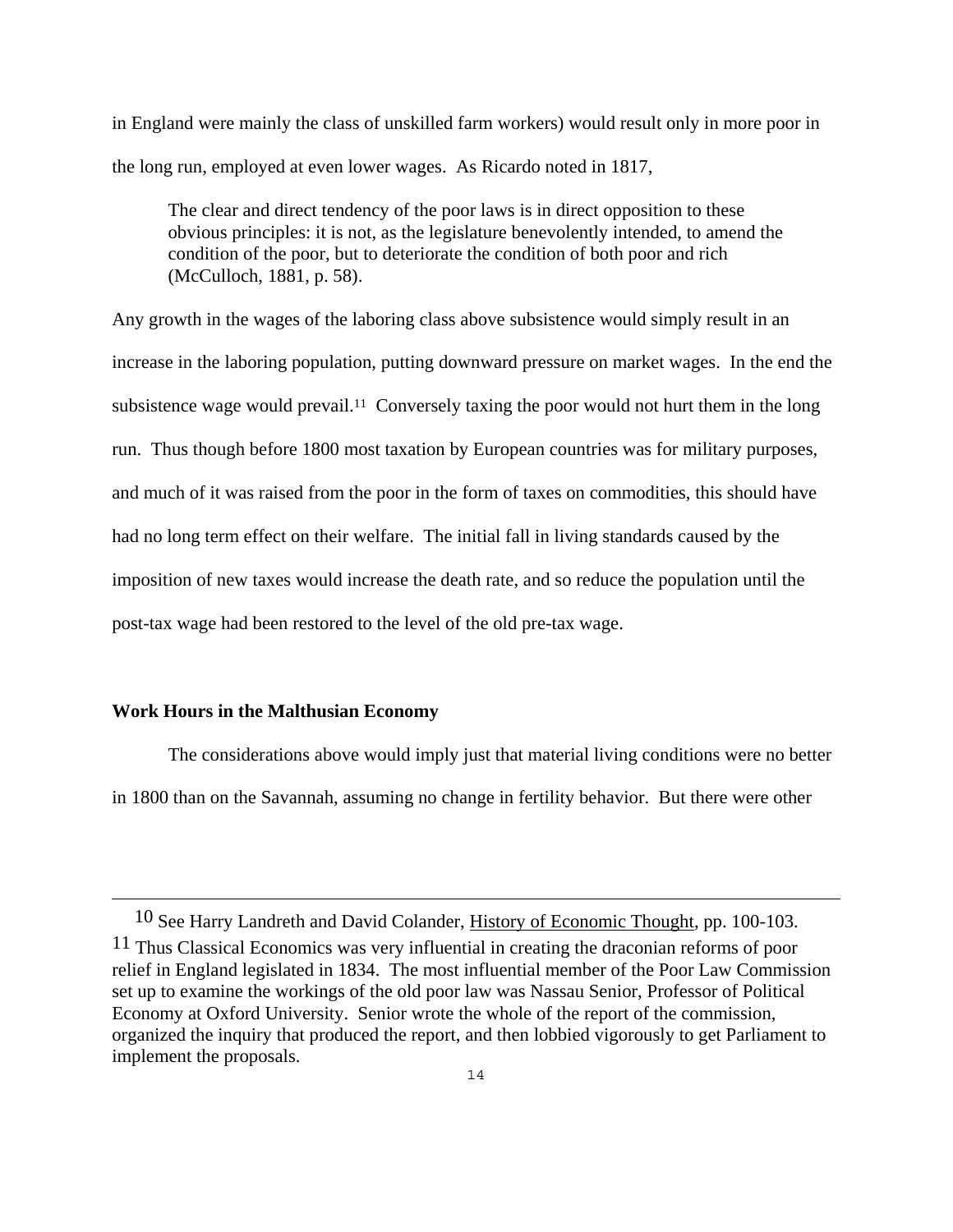changes between forager societies and agrarian societies in 1800 that would imply an actual decline in living standards.

 So far I have assumed work hours per person were the same in all Malthusian economies, so that labor input was proportionate to population. But there has been a long debate in anthropology about how much work people had to do to achieve the subsistence wage in various societies.<sup>12</sup> The earlier anthropological tradition assumed that hunter gatherers lead hard lives of constant struggle to eke out a living. The Neolithic agricultural revolution, by increasing labor productivity, reduced the time needed to attain subsistence, and allowed time for leisure, craft production, religious ceremonies and other cultural expressions.

 However, with the innovation of systematic time allocation studies of hunter-gatherer and shifting cultivation groups in the 1960s, it has been shown that labor inputs devoted to subsistence in these societies are surprisingly small, and indeed total work time may well be less than in settled agrarian societies. Thus table 4 shows the rather modest number of estimates of the total work input of males per day in modern societies where forgaging or hunting were still large components of activity. For these societies, where people supported themselves typically through a mix of subsistence cultivation, often through slash and burn techniques, and hunting, fishing and gathering, total hours of work by males, including food preparation and child care, averaged just 5.5 hours a day, or 2,000 hours per year. To put this in context time studies that include housework, house-repair, child care, shopping and commuting suggest that modern American males, for example, engage in nearly 3,200 hours of labor per year (8.7 hours per

a<br>B

<sup>12</sup> See, for example, Gross (1984).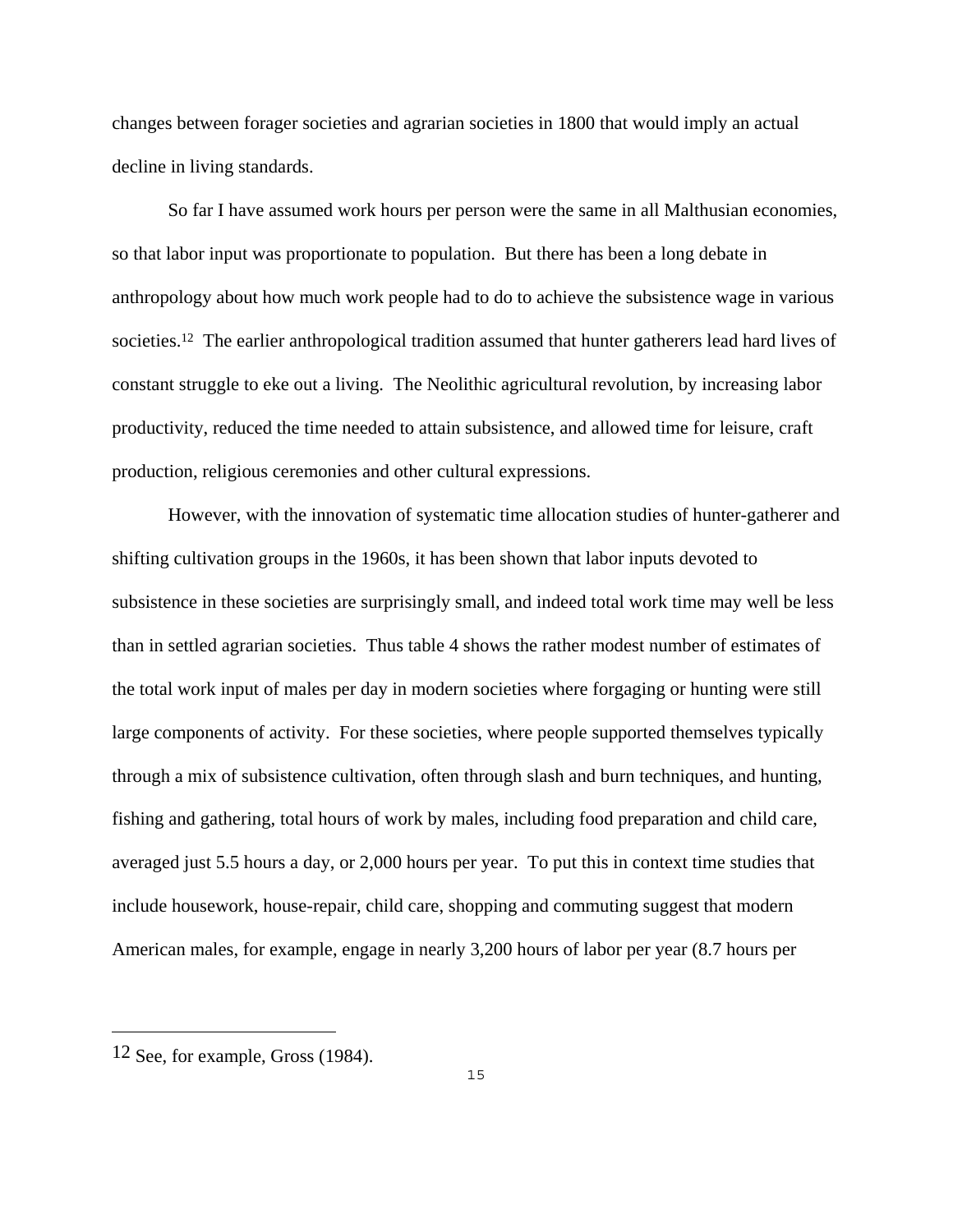day).13 Thus males in these subsistence societies consume about 1,200 hours more leisure per year than in those in affluent modern America.

 The evidence is that labor inputs for adult males increased to modern levels long before the end of the pre-industrial era. Thus by 1800 in England both agricultural workers and building workers in towns seem to have worked 10-11 hours per day for about 300 days per year, counting just their paid labor. For building workers we get evidence on the length of the typical work day from the fact that workers charged for their services both by the hour and by the day. The ratio of daily to hourly wages suggests the typical hours per day. Table 5 shows this evidence, which suggests that at the dawn of the modern era in 1800 building workers were putting in an 11 hour day in England. Since the work year was 300 days or more, average daily hours of paid labor for these workers over the whole year would be nine per day, nearly 60% greater than all labor inputs per day in modern forager-farmer communities. Agricultural workers seem to have had similarly long numbers of days per year. Joachim Voth in an interesting study used summaries of witness statements in criminal trials which often contain statements of what the witness was doing to estimate annual work hours in England in 1760, 1800 and 1830. His results for London, where the information is most complete, are shown in table 5. They suggest the average adult male Londoner in 1800 was employed 9.1 hours per day on average. These results and are quite consistent with the evidence on the length of the work day for building workers.

 Suppose a Malthusian economy where workers work 2,000 hours per year experiences an "industrious revolution" which increases labor inputs to the 3,000 hours per year typical of

a<br>B

<sup>13</sup> Stafford and Duncan (1977), quoted in Minge-Klevana (1981).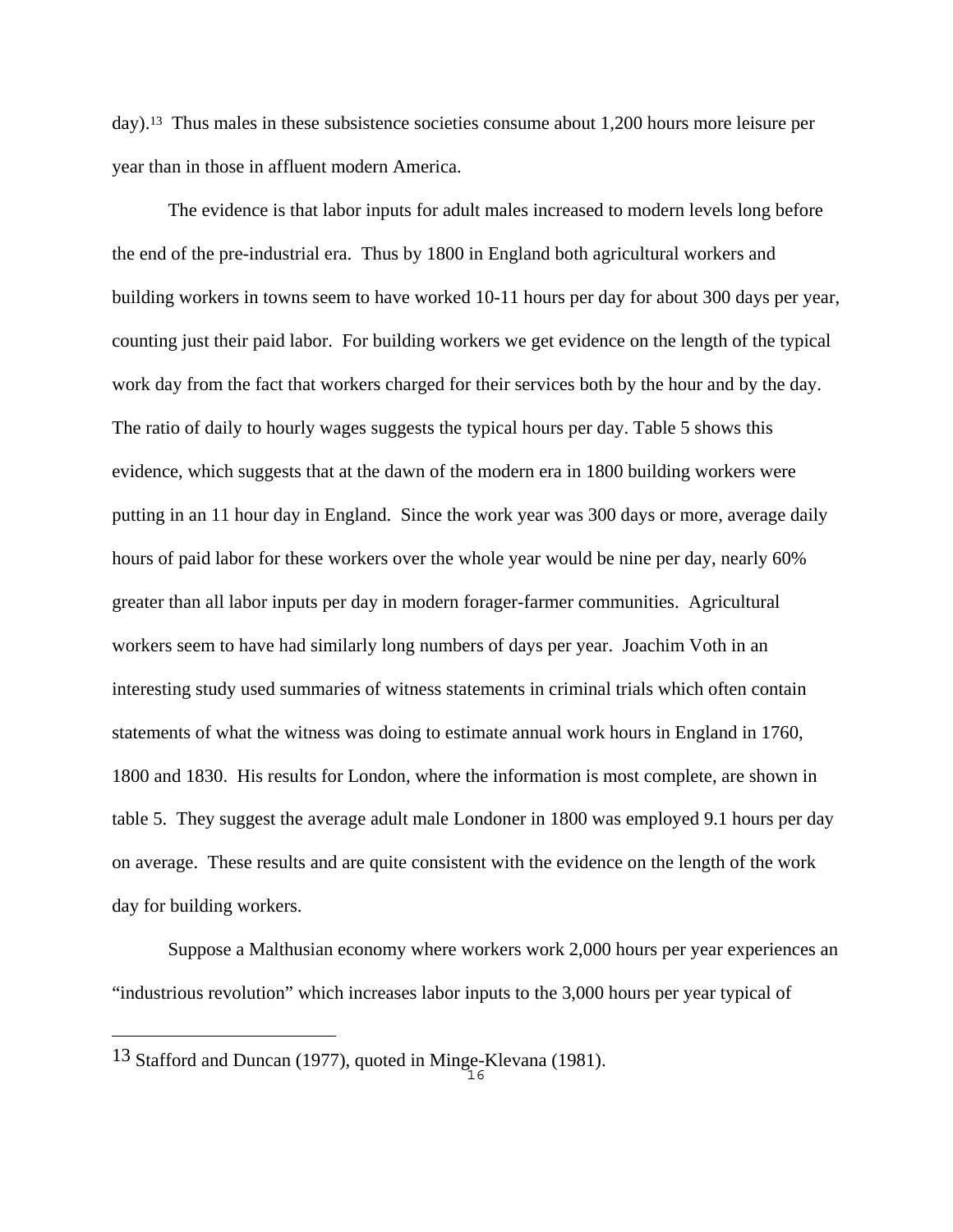English workers in the Industrial Revolution period. What is the long run effect of this on living standards? Figure 8, showing the effects of a technological advance in the Malthusian era actually covers this situation also. For the higher labor inputs would correspond to higher annual material output (which we take to be *y* in the figure), and thus a short run situation where births exceeded deaths, and hence population grew. Eventually with enough population growth the economy would again attain equilibrium, with the same annual real income as before, but workers now laboring 3,000 hours per year for this annual wage as opposed to the previous 2,000 hours. Indeed a community which had cultural norms which prevented people from working more than 2,000 hours per year would be better off than one where people were allowed to work 3,000 hours.

 Thus if anthropologists are correct about the low labor inputs of hunter-gatherer societies then while we would expect material living standards to be the same between 10,000 BC and 1800 AD, real living conditions probably declined with the arrival of settled agriculture because of the longer work hours of these societies. The Neolithic agricultural revolution did not bring more leisure, it brought more work for no greater material reward.

#### **More Complicated Malthusian Models**

 An issue that has exercised historical demographers is whether the birth rate in preindustrial Europe was "self-regulating." What they mean by this is shown in figure 10. This shows the birth and death schedules of a simplified Malthusian model, as well as a modified birth schedule, which slopes upwards with material incomes. In the modified Malthusian model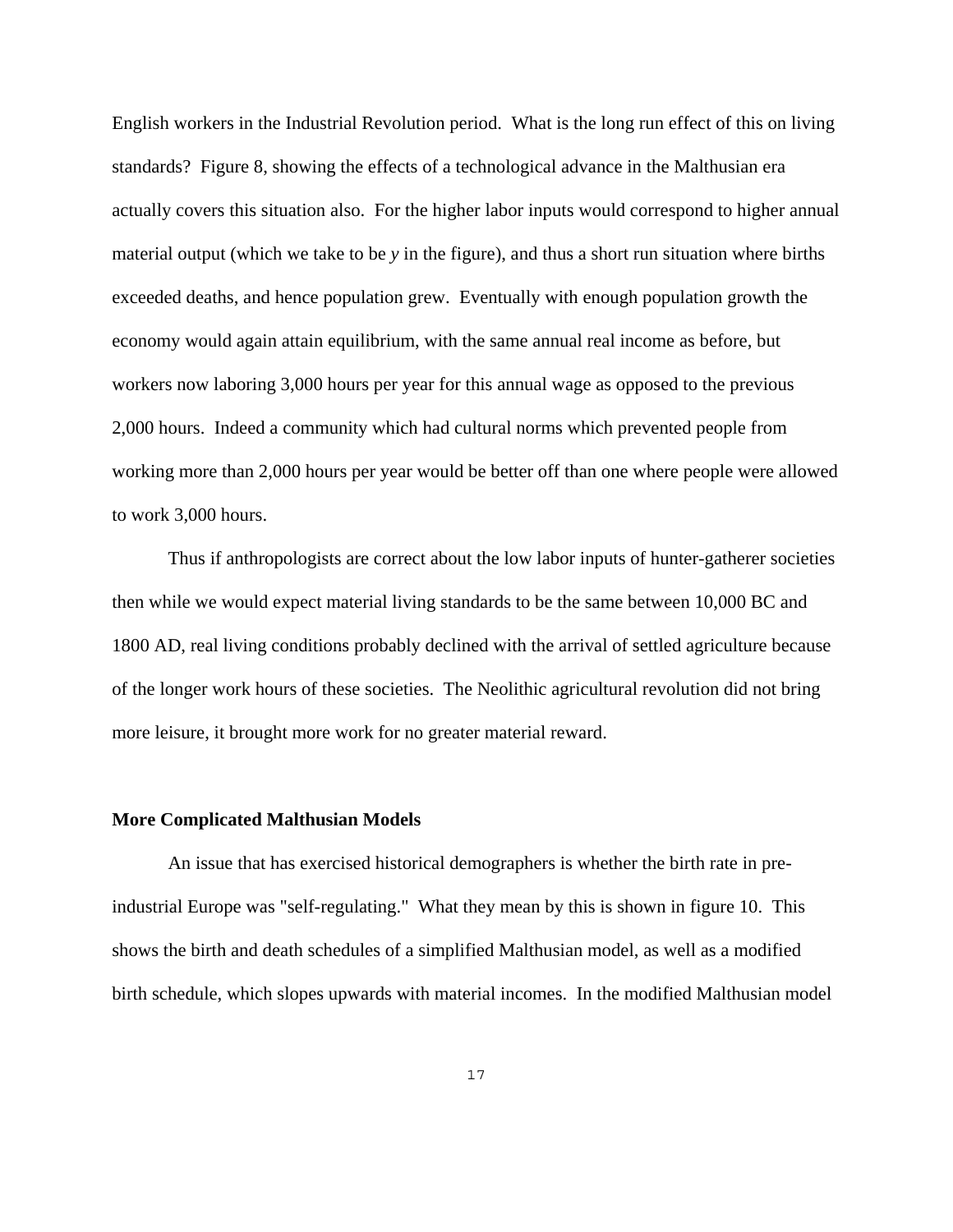it is assumed that in good times people marry earlier, and more marry, so that fertility increases, whereas in bad times fewer marry, and they marry later so that fertility declines.

 It should be clear that it does not change the basic equilibrium of the model if the birth schedule slopes up. What does change is the mechanism and the speed with which the society gets back to equilibrium if some event pushes it away. In the simple Malthusian model, all the adjustment is done through changes in mortality. In the modified model changes in fertility play a role. If the population gets so high that material income is below y\* in the simple Malthusian model people have to die to get the population back to equilibrium. In the modified model population can decline in part simply through the mechanism of reduced births.

 What causes much more potential complications is a birth schedule that declines with material incomes. Suppose that as real incomes go up one of the automatic responses of people is to desire fewer children. Table 1 which shows real income per person alongside fertility seems to indicate that high incomes are linked to low fertility. With a birth rate that declines with real incomes the model could have multiple crossings between the birth rate and death rate schedules. At those places where the birth rate schedule was declining more steeply than the death rate schedule the equilibrium would be unstable. Figure 11 gives a declining birth rate schedule that twice intersects the death rate schedule. The intersection at the lower real income, *y0*, is a stable equilibrium. If real incomes deviate from this level by a modest amount in either direction then the population automatically adjusts in such a way as to push incomes back towards  $y_0$ . But the second higher income equilibrium at  $y_l$  is unstable. If real incomes drop below this level by any amount then population starts to grow, leading real incomes all the way down to the stable equilibrium at  $y_0$ . Conversely if they increase at all above  $y_0$  then deaths will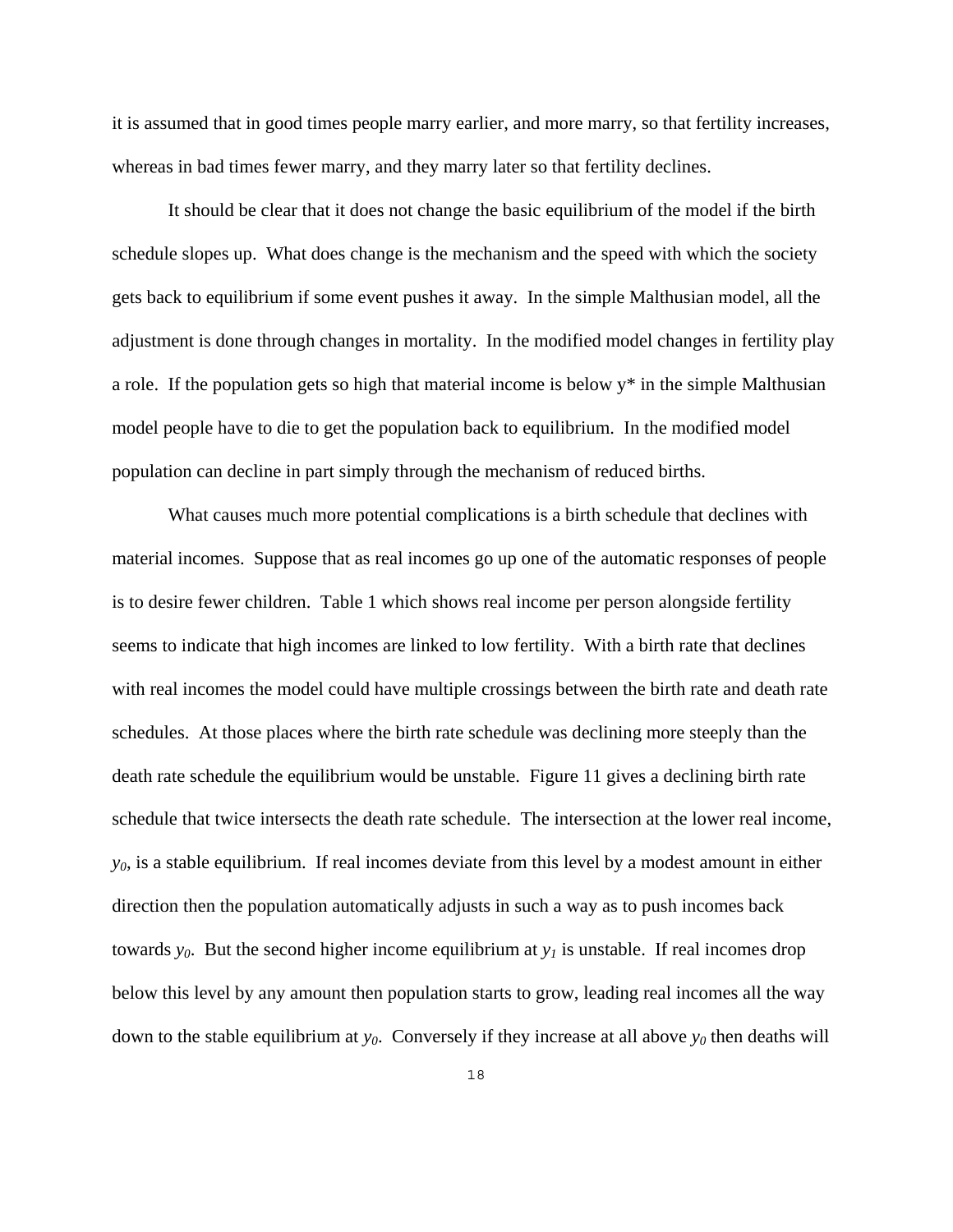exceed births and real incomes continue to grow indefinitely. The population will fall eventually to zero.

 In this case there is thus a "Malthusian Trap" in the pre-industrial economy. A society can be stuck in the subsistence income equilibrium unless some jolt such as acquiring extra land, experiencing a much higher death rate, or experiencing faster technological progress pushes up wages enough so that fertility falls permanently. I will show below, however, that in the world before 1800 the best assumption seems to be that of the simple Malthusian model with fertility independent of income and mortality falling with higher incomes. There seems to be no Malthusian trap of this form, and there does seem to have been a profound change in the link between fertility and income in the late nineteenth century.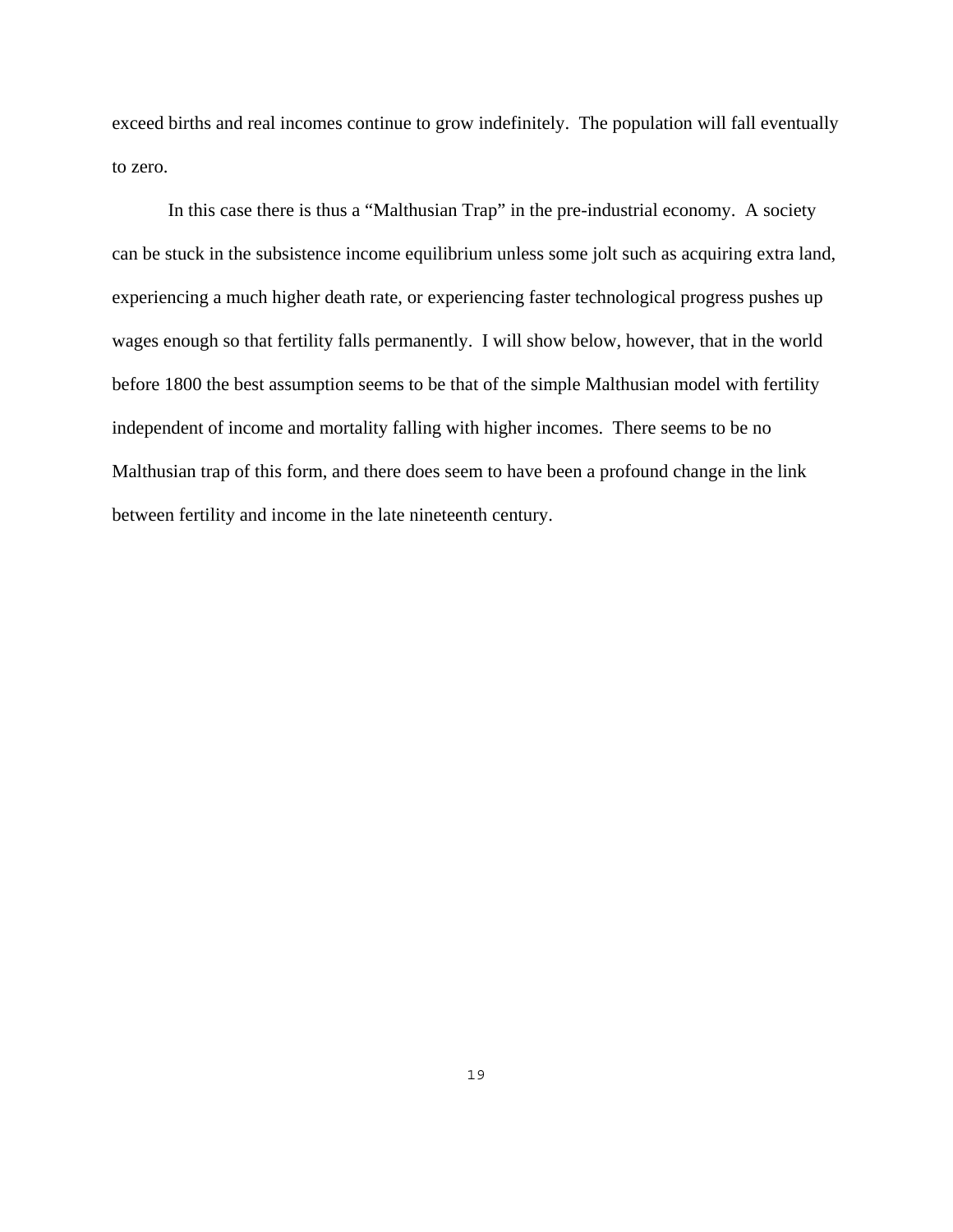#### **The Human Economy and Animal Economies**

 The economic laws we have derived above for the pre-industrial human economy are precisely those that apply to all animal, and indeed plant populations. Before 1800 there was no fundamental distinction between the economies of humans and those of other animal and plant species. Thus in evolutionary ecology the Malthusian model dominates as well.

 For animal and plant species population equilibrium is similarly attained where birth rates equal death rates. Birth and death rates are both assumed to be dependant on the quality of the habitat (the analog of the human level of technology), and population density. In practice variations in death rate with population density seem most important in regulating population sizes, as we have assumed for human society. Ecological studies typically consider just the direct link between birth and death rates and population density, without considering the intermediate links, such as material consumption, as I have done above. But the Malthusian model for humans could also be constructed in this more reductionist way.

 At least some ecological studies find that population density affects mortality in ways that are analogous to those we have posited for human population, through the supply of food available per animal. Thus Simon Mduma et al. "Food Regulates the Serengeti Wildebeest" show that over 40 years Wildebeest mortality rates depended largely on the available food supply per animal: "the main cause of mortality (75% of cases) was undernutrition" (Mduma et al. (1999), p. 1101). Hence the Industrial Revolution after 1800 represented the first break of human society from the constraints of nature, the first break of the human economy from the natural economy.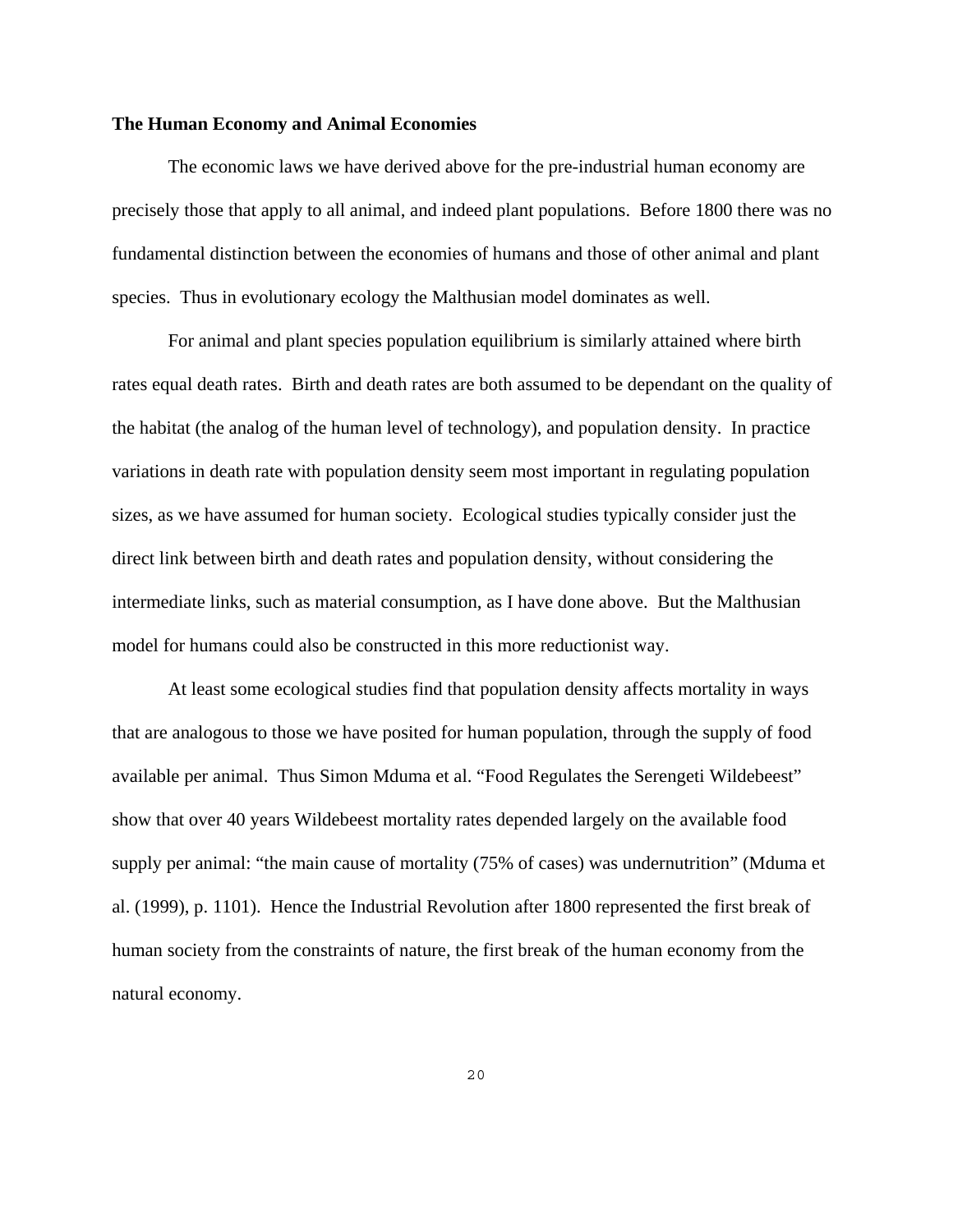#### **Conclusion: Material Living Conditions from the Paleolithic to Jane Austen**

 This chapter lays out the grounds for the first claim made in the introduction, that living standards in 1800 were likely no higher than for our ancestors of the African Savanna. Since pre-industrial living standards were determined by fertility and mortality the only way living standards could be higher in 1800 would be because either mortality rates were greater at any given real income or fertility was lower.

 This conclusion may seem too powerful. But consider for a moment the incomes and consumption standards of the poorest third of the English population in 1800, agricultural laborers. Even though England was then one of the richest economies in the world, agricultural laborers lived a pinched and by modern standards straightened existence. They worked about 300 days a year if in full employment, with just Sundays and the occasional other day off. The work day in the winter was all the daylight hours. Their regular diet consisted of bread, a little cheese, bacon fat and weak tea, supplimented by the adult males by beer. The diet was low in calories given the heavy manual labor, and they must often have been hungry. The monotony was relieved to some degree by the harvest period where work days were long, but the farmers typically supplied plenty of food. Hot meals were few since fuel for cooking was expensive. Similarly they generally slept once it got dark since candles for lighting were again beyond their means. They would hope to get a new set of clothes once a year. Whole families of 5 or 6 people would live in two room cottages, heated by wood or coal fires. There was almost nothing that they consumed – food, clothing, heat, light or shelter - that would have been unfamiliar to the inhabitants of ancient Mesopotamia. If consumers in 8,000 BC were able to get plentiful

21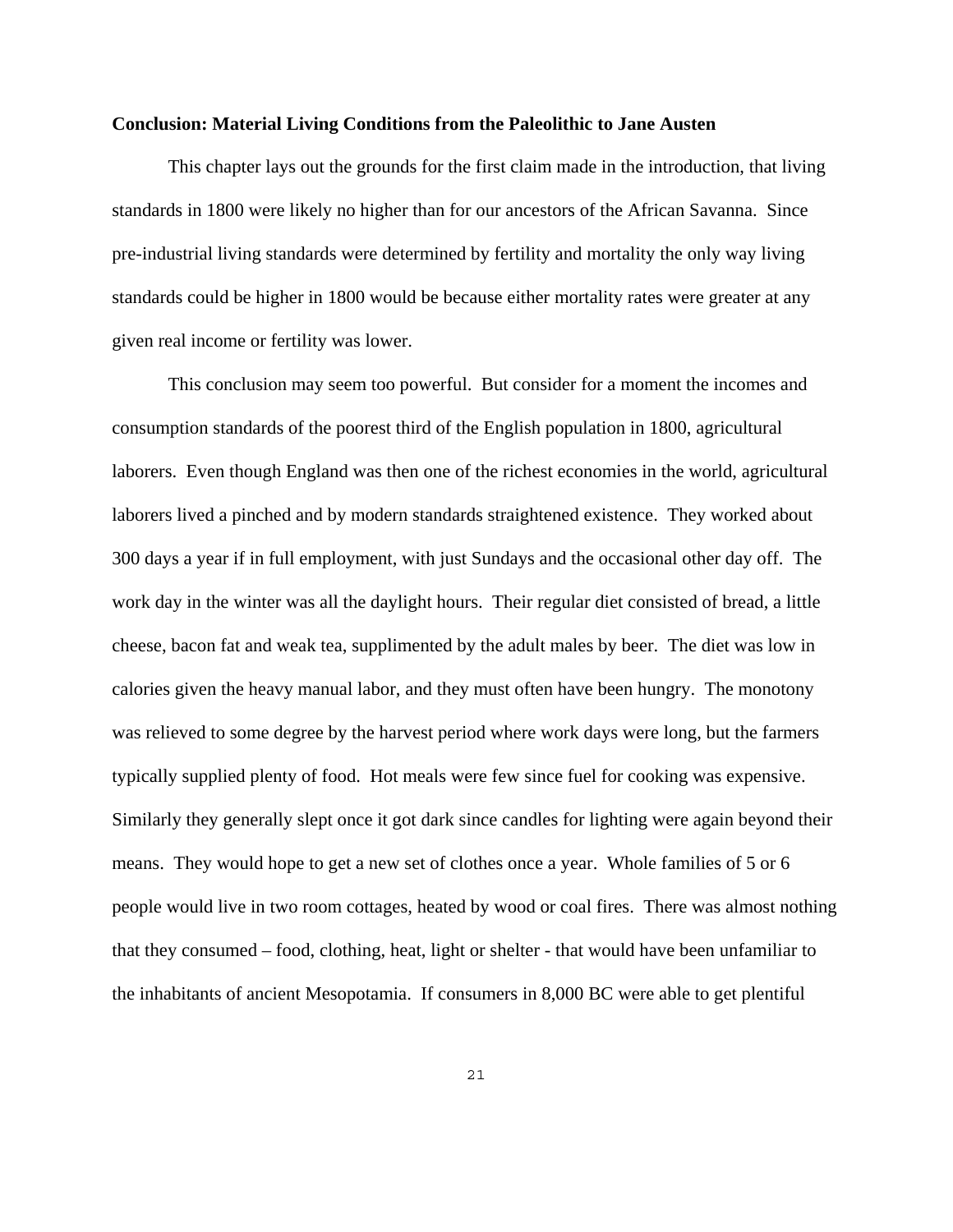food, including meat, and more floor space, while having to labor less, they could easily have enjoyed a life style that English workers in 1800 would have preferred to their own.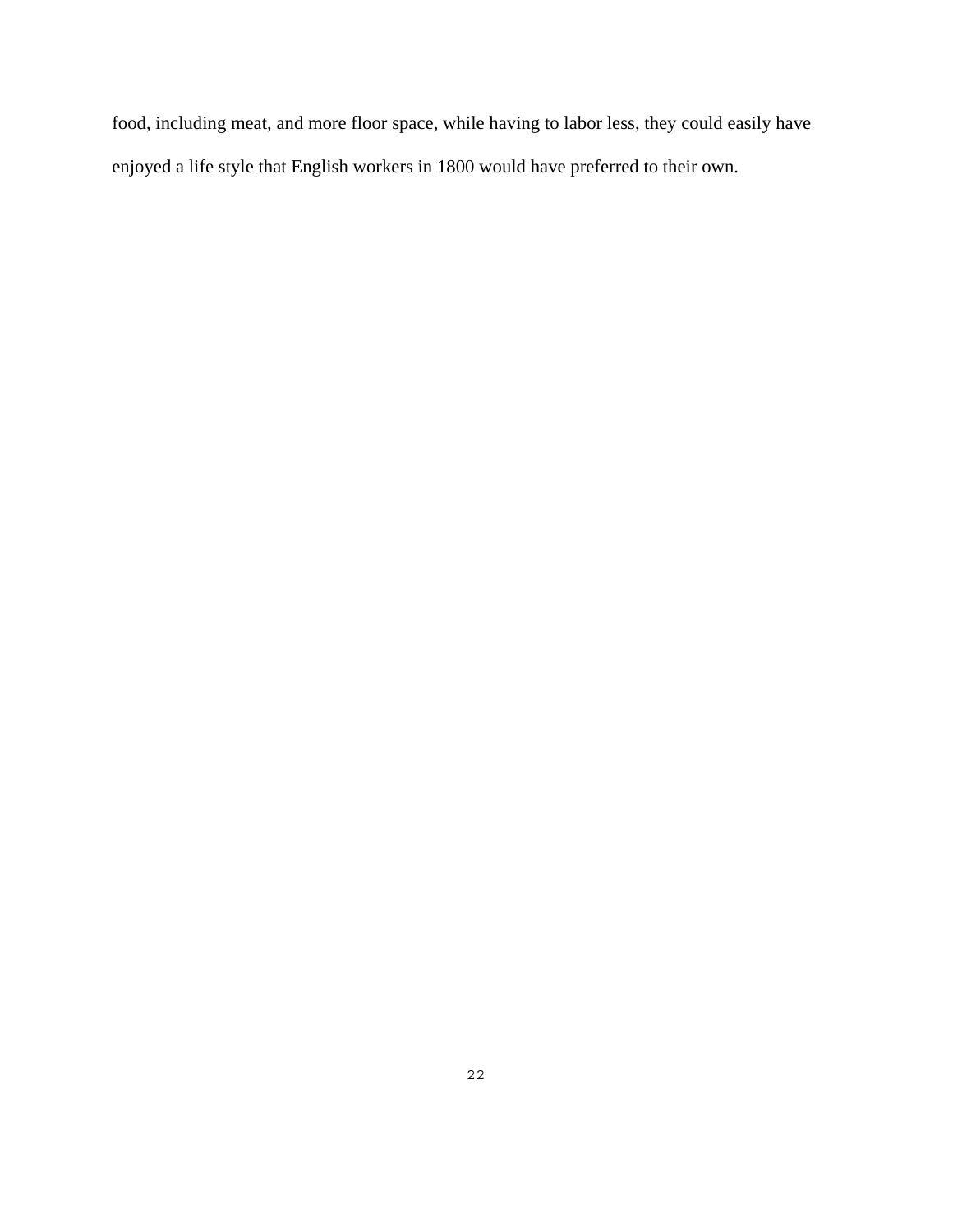### **References**

## **Manuscript**

University of Saskatchewan Library, Saskatoon, Saskatchewan. Farmer Papers (Wheat Yields,

Winchester Manors, 1350-1453).

## **Published**

Bagnall, Roger S. and Bruce W. Frier. 1994. The Demography of Roman Egypt**.** Cambridge: Cambridge University Press.

Bergman, Roland W. 1981. Amazon Economics: The Simplicity of Shipibo Indian Wealth. Syracuse, NY: Department of Geography, Syracuse University.

Clark, Gregory. 2003. "The Condition of the Working-Class in England, 1200-2000: Magna Carta to Tony Blair" Working Paper, UC-Davis.

Farmer, David L. 1983. "Grain Yields on the Westminster Abbey Manors, 1271-1410" Canadian Journal of History**,** 18, 331-348.

Gross, Daniel. R. 1984. "Time Allocation: A Tool for the Study of Cultural Behavior," Annual Review of Anthropology, 13, 519-558.

Hatcher, John. 1977. Plague, Population and the English Economy, 1348-1530. London: Macmillan.

Hill, Kim and Kristen Hawkes. 1983. "Neotropical Hunting among the Aché of Eastern Paraguay," in Raymond B. Hames and William T Vickers, eds., Adaptive Responses of Native Amazonians. New York: Academic Press, pp. 139-188.

Hobbes, Thomas. 1651. Leviathan. --------------

Hurtado, A. Magdalena and Kim R. Hill. 1987. "Early Dry Season Subsistence Ecology of Cuiva (Hiwi) Foragers of Venezuela," Human Ecology, 15(2): 163-187.

James, P. 1979. Population Malthus: His Life and Times. London ; Boston : Routledge & Kegan Paul.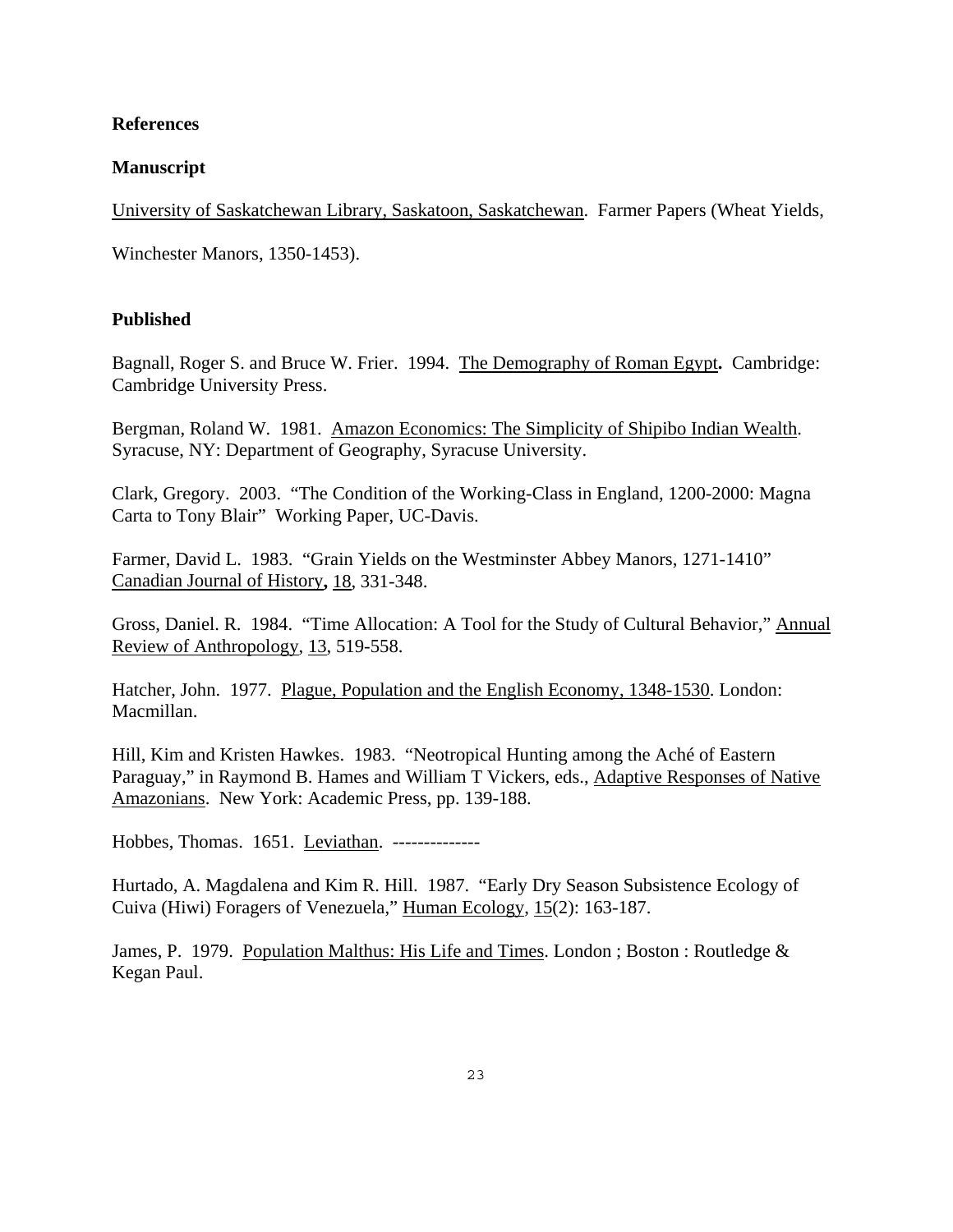Kaplan, Hillard and Kim Hill. 1992. "The Evolutionary Ecology of Food Acquisition," in E. Smith and B. Winterhalder (eds.), Evolutionary Ecology and Human Behavior. New York: Aldine de Gruyter.

Landreth, Harry and David Colander 1994, History of Economic Thought. 3rd ed. Boston: Houghton Mifflin.

Lizot, J. 1977. "Population, Resources and Warfare Among the Yanomame," Man, New Series, 12(3/4): 497-517.

Malthus, Thomas Robert. 1798. An Essay on the Principle of Population. New York; London; W. W. Norton & Company, 1976.

McCulloch, J. R. 1881. The Works of David Ricardo. London: John Murray.

McCleary, G. F. 1953. The Malthusian Population Theory. London; Faber & Faber.

McEvedy and Jones. 1978. Atlas of World Population History. London: A. Lane.

Mduma, Simon A. R., A. R. E. Sinclair, Ray Hilborn. 1999. "Food Regulates the Serengeti Wildebeest: A 40-Year Record." Journal of Animal Ecology, 68 (6) (Nov.), 1101-1122.

Miller, Merton H. and Charles W. Upton. 1986. Macroeconomics: A Neoclassical Introduction. Chicago: University of Chicago Press.

Minge-Klevana, Wanda. 1980. "Does Labor Time Increase with Industrialization? A Survey of Time-Allocation Studies," Current Anthropology, 21 (3), (January): 279-298.

Penn World Tables: http://www.bized.ac.uk/dataserv/penndata/penn.htm

Population Division of the Department of Economic and Social Affairs of the United Nations Secretariat, World Population Prospects: The 2002 Revision and World Urbanization Prospects: The 2001 Revision, http://esa.un.org/unpp

Scaglion, Richard. 1986. "The Importance of Nightime Observations in Time Allocation Studies," American Ethnologist, 13 (3) (August): 537-545.

Stafford, Frank and Greg Duncan. 1977. "The use of time and technology by households in the United States," MS, Department of Economics, University of Michigan.

Titow, J. Z. 1972. Winchester Yields: A Study in Medieval Agricultural Productivity. Cambridge: Cambridge University Press.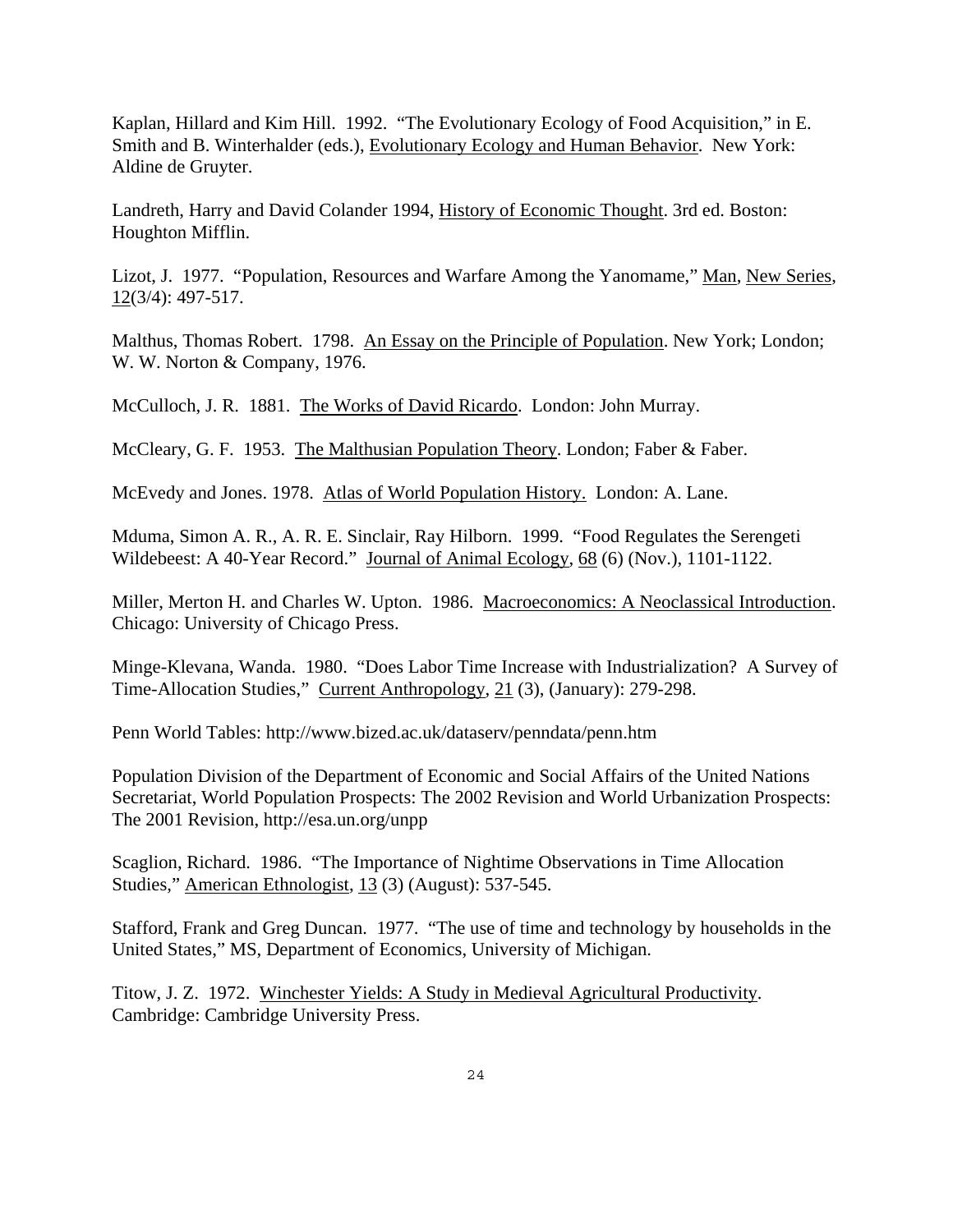Tucker, Bram. 2001. The Behavioral Ecology and Economics of Variation, Risk and Diversification among Mikea Forager-Farmers of Madagascar. Chapel Hill, North Carolina: PhD Dissertation, Department of Anthropology, University of North Carolina.

Voth, Hans-Joachim. 2001. "The Longest Years: New Estimates of Labor Input in England, 1760-1830." Journal of Economic History, 61(4): 1065-1082.

Waddell, Eric. 1972. The Mound Builders: Agricultural Practices, Environment, and Society in the Central Highlands of New Guinea. Seattle, Washington: University of Washington Press.

Wrigley, E. A. 1983. "The Growth of Population in Eighteenth Century England: a Conundrum Resolved," Past and Present, 98: 121-150.

Wrigley, E. A. and R. S. Schofield. 1981. Population History of England , 1541-1871: A Reconstruction. London: Edward Arnold.

Wrigley, E. A., R. S. Davies, J. E. Oeppen, and R. S. Schofield. 1997. English Population History from Family Reconstruction: 1580-1837. Cambridge; New York: Cambridge University Press.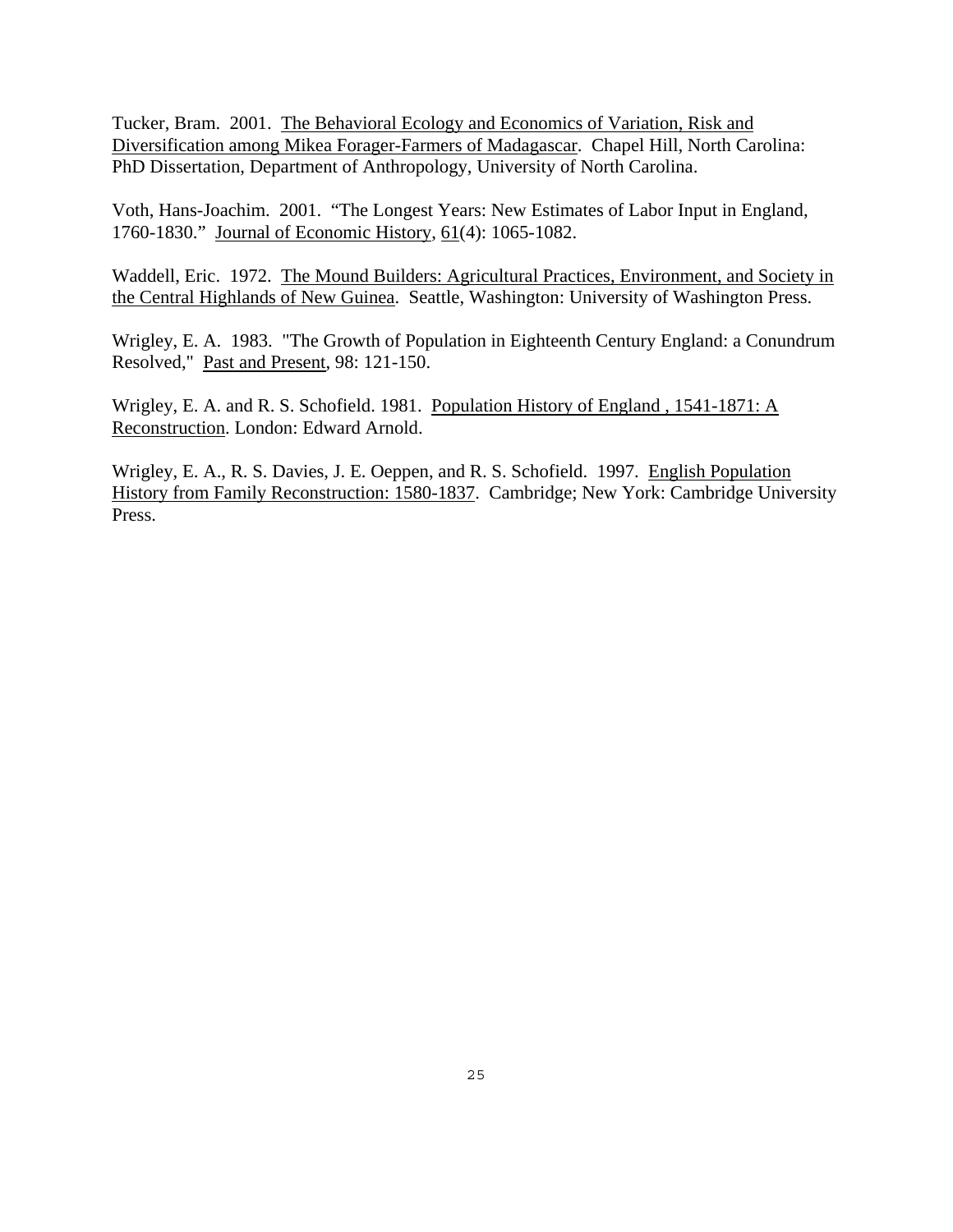| Country               | <b>Births Per</b><br>Woman* | <b>Population</b><br>2000*<br>(millions) | <b>Income Per</b><br>Person** 2000,<br>$(\$1996)$ | Projected<br><b>Population in</b><br>2050 |
|-----------------------|-----------------------------|------------------------------------------|---------------------------------------------------|-------------------------------------------|
|                       |                             |                                          |                                                   |                                           |
| Spain                 | 1.15                        | 40.8                                     | 16,843                                            | 13                                        |
| Italy                 | 1.23                        | 57.5                                     | 20,801                                            | 22                                        |
| Japan                 | 1.32                        | 127.0                                    | 23,345                                            | 55                                        |
| Germany               | 1.35                        | 82.3                                     | 21,724                                            | 37                                        |
| Canada                | 1.48                        | 30.8                                     | 24,480                                            | 17                                        |
| <b>United Kingdom</b> | 1.60                        | 58.7                                     | 21,076                                            | 38                                        |
| France                | 1.89                        | 59.3                                     | 21,716                                            | 53                                        |
| <b>USA</b>            | 2.11                        | 285.0                                    | 31,049                                            | 317                                       |
| <b>Brazil</b>         | 2.21                        | 171.8                                    | 7,130                                             | 210                                       |
| Mexico                | 2.50                        | 98.9                                     | 8,060                                             | 155                                       |
| Egypt                 | 3.29                        | 67.8                                     | 4,013                                             | 183                                       |
| Bangladesh            | 3.46                        | 138.0                                    | 1,665                                             | 413                                       |
| Saudi Arabia***       | 4.53                        | 22.1                                     | 11,639                                            | 113                                       |
| Oman***               | 4.96                        | 2.6                                      | 14,985                                            | 16                                        |
| Ethiopia              | 6.14                        | 65.6                                     | 643                                               | 618                                       |
| Yemen                 | 7.01                        | 18.0                                     | 1,213                                             | 221                                       |
| Uganda                | 7.10                        | 23.5                                     | 978                                               | 296                                       |
| Niger                 | 8.00                        | 10.7                                     | 902                                               | 171                                       |

**Table 1: Modern Fertility Rates and their Implications for Population** 

**Note**: The first column show the "Total Fertility Rate." This is the number of births a woman who reaches age 50 has on average. The last column is an estimate of the population computed assuming a generation of length 25 years, that all children survive, and that the current fertility rates have prevailed for many years.

**\*Source:** Population Division of the Department of Economic and Social Affairs of the United Nations Secretariat, World Population Prospects: The 2002 Revision and World Urbanization Prospects: The 2001 Revision, http://esa.un.org/unpp

**\*\*Source**: Penn World Tables : http://www.bized.ac.uk/dataserv/penndata/penn.htm

\*\*\*Income Data is from 1996.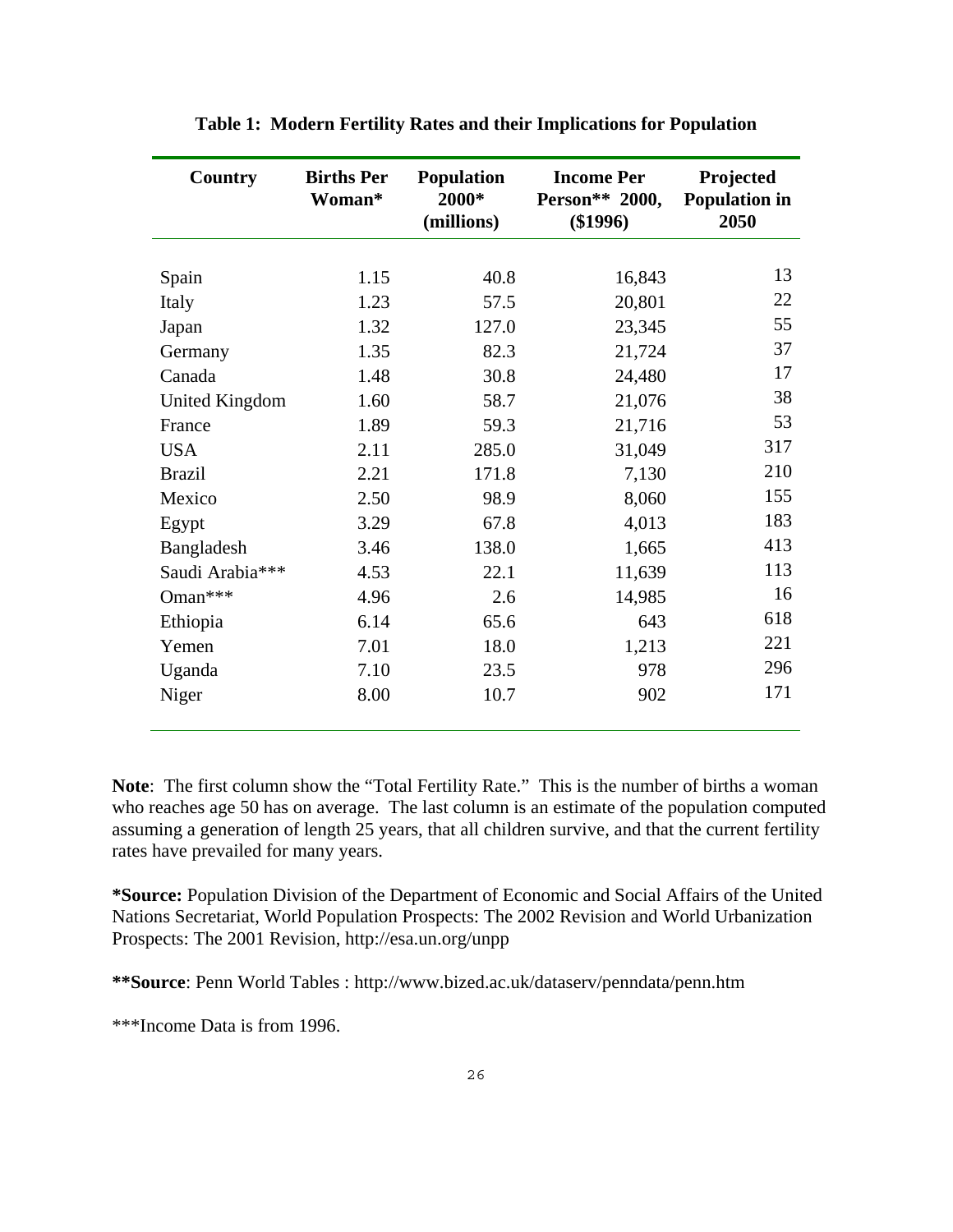| Year               | 1340    | 1550    | 1680 |
|--------------------|---------|---------|------|
|                    |         |         | 4.9  |
| England<br>France  | 6<br>24 | 3<br>17 | 21.9 |
| Italy              | 15      | 11      | 12.0 |
| Germany            | 17      | 12      | 12.0 |
| Spain              | 14      | 9       | 8.5  |
| <b>Netherlands</b> | 4       | 1.2     | 1.9  |
| Western            | 80      | 61      | 72   |
| Europe             |         |         |      |
|                    |         |         |      |

**Table 2: Populations in Western Europe, 1340-1680** 

**Sources:** Hatcher, Plague, Population and the English Economy, 1348-1530 (1977), p. 71. E. A. Wrigley and R. Schofield, Population History of England and Wales, p. 232-3. E. A. Wrigley, "The Growth of Population in Eighteenth Century England: a Conundrum Resolved," Past and Present, 98 (1983).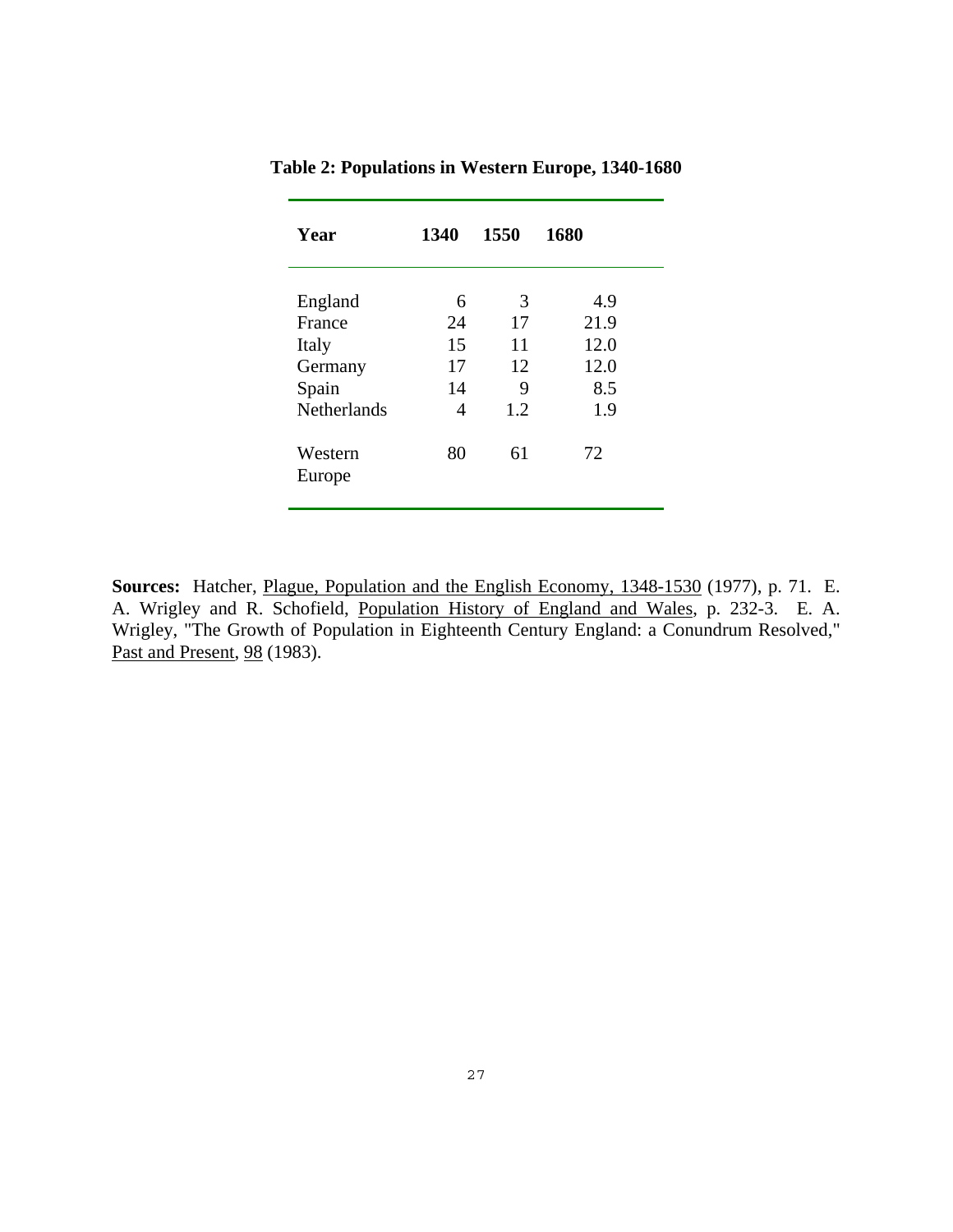| Country        | <b>Crude</b><br>birth rate<br>(per 1,000) | <b>Crude</b><br>death rate<br>(per 1,000) | <b>Natural</b><br><b>Growth Rate</b><br>$(\%), 2000$ | <b>Growth Rate</b><br>including<br><b>Migration</b><br>$(\%), 2000$ |
|----------------|-------------------------------------------|-------------------------------------------|------------------------------------------------------|---------------------------------------------------------------------|
| Italy          | 8.8                                       | 10.9                                      | $-0.21$                                              | $-0.10$                                                             |
| Germany        | 8.7                                       | 10.6                                      | $-0.19$                                              | 0.07                                                                |
| Japan          | 9.2                                       | 8.2                                       | 0.10                                                 | 0.14                                                                |
| Spain          | 9.3                                       | 9.1                                       | 0.02                                                 | 0.21                                                                |
| United Kingdom | 11.0                                      | 10.4                                      | 0.06                                                 | 0.31                                                                |
| France         | 12.8                                      | 9.3                                       | 0.35                                                 | 0.47                                                                |
| Canada         | 10.3                                      | 7.5                                       | 0.28                                                 | 0.77                                                                |
| <b>USA</b>     | 14.5                                      | 8.3                                       | 0.62                                                 | 1.03                                                                |
| <b>Brazil</b>  | 19.7                                      | 7.1                                       | 1.26                                                 | 1.24                                                                |
| Mexico         | 22.4                                      | 5.0                                       | 1.74                                                 | 1.45                                                                |
| Egypt          | 26.6                                      | 6.2                                       | 2.04                                                 | 1.99                                                                |
| Bangladesh     | 28.9                                      | 8.3                                       | 2.06                                                 | 2.02                                                                |
| Ethiopia       | 42.5                                      | 17.7                                      | 2.48                                                 | 2.46                                                                |
| Saudi Arabia   | 31.5                                      | 3.7                                       | 2.78                                                 | 2.92                                                                |
| Oman           | 31.8                                      | 3.3                                       | 2.85                                                 | 2.93                                                                |
| Uganda         | 50.7                                      | 16.7                                      | 3.40                                                 | 3.24                                                                |
| Yemen          | 45.0                                      | 9.2                                       | 3.58                                                 | 3.52                                                                |
| Niger          | 55.2                                      | 19.1                                      | 3.61                                                 | 3.62                                                                |

**Table 3: Birth Rates, Death Rates, and Population Growth Rates, 2000.** 

**Source:** Population Division of the Department of Economic and Social Affairs of the United Nations Secretariat, World Population Prospects: The 2002 Revision and World Urbanization Prospects: The 2001 Revision, http://esa.un.org/unpp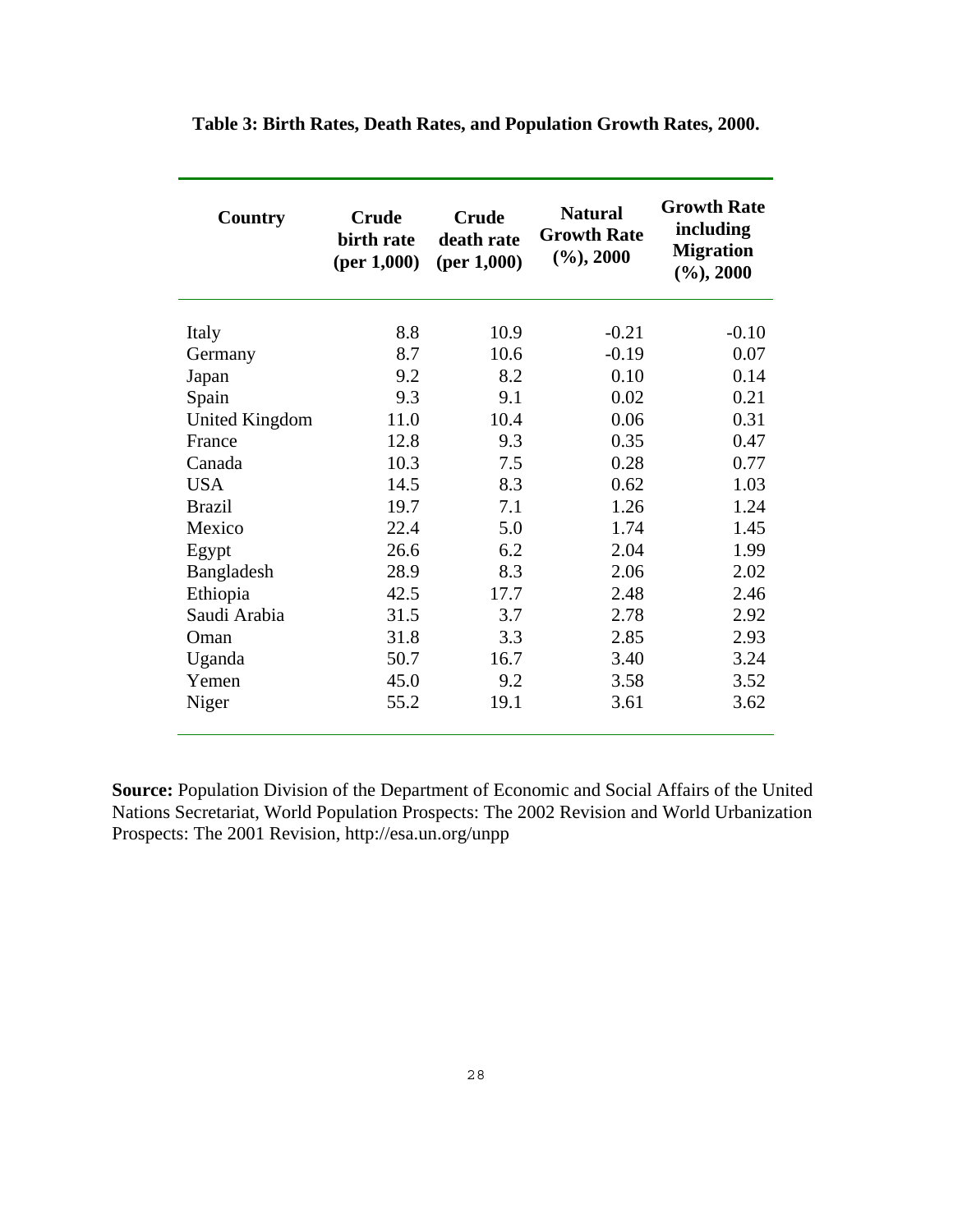| Group                      | Location         | Group or Activity                       | Hours/Adult<br>Male/Day |
|----------------------------|------------------|-----------------------------------------|-------------------------|
|                            |                  |                                         |                         |
| Abelam <sup>a</sup>        | Papua New Guinea | Subsistence agriculture, hunting        | 6.5                     |
| Ache <sup>b</sup>          | Paraguay         | Hunting                                 | 6.9                     |
| Aruni <sup>p</sup>         | Papua New Guinea | Subsistence agriculture                 | 5.2                     |
| Bemba <sup>c</sup>         | Zambia           | Shifting cultivation, hunting           | 3.4                     |
| Hiwi <sup>d</sup>          | Venezuela        | Hunting                                 | 3.0                     |
| Kayapo <sup>e</sup>        | <b>Brazil</b>    | Shifting cultivation, hunting, foraging | 3.9                     |
| !Kung <sup>f</sup>         | <b>Botswana</b>  | Foraging                                | 6.4                     |
| Machiguenga <sup>g</sup>   | Peru             | Shifting cultivation, foraging, hunting | 6.0                     |
| Mikea <sup>h</sup>         | Madagascar       | Shifting cultivation, foraging          | 7.4                     |
| Shipibo <sup>1</sup>       | Peru             | Subsistence agriculture, fishing        | 3.4                     |
| Tatuyo <sup>1</sup>        | Columbia         | Shifting cultivation, hunting           | 7.6                     |
| Xavante <sup>k</sup>       | <b>Brazil</b>    | Shifting cultivation, hunting           | 5.9                     |
| Yanomame <sup>o</sup>      | <b>Brazil</b>    | Shifting cultivation, hunting, foraging | 2.8                     |
| Average                    |                  |                                         | 5.3                     |
| Britain, 1800 <sup>1</sup> |                  | Farm laborers, paid labor               | 8.2                     |
| England, $1800m$           |                  | Building Workers, paid labor            | 9.0                     |
| London, $1800^n$           |                  | <b>All Workers</b>                      | 9.1                     |

## **Table 4: Labor Inputs per Day, Forager and Subsistence Societies versus England, 1800**

Sources: <sup>a</sup>Scaglion (1986), p. 541. <sup>b</sup>Kaplan and Hill (1992). <sup>c</sup>Minge-Klevana (1980). <sup>d</sup>Hurtado and Hill (1987), pp.178-9. <sup>h</sup>Tucker (2001), p. 183. <sup>i</sup>Bergman (1980), p. 209. <sup>k</sup>Lizot (1977), p. 514 (food production only). "Table 5. "Voth (2001), p. 1,074. "Waddell (1972), p. 101.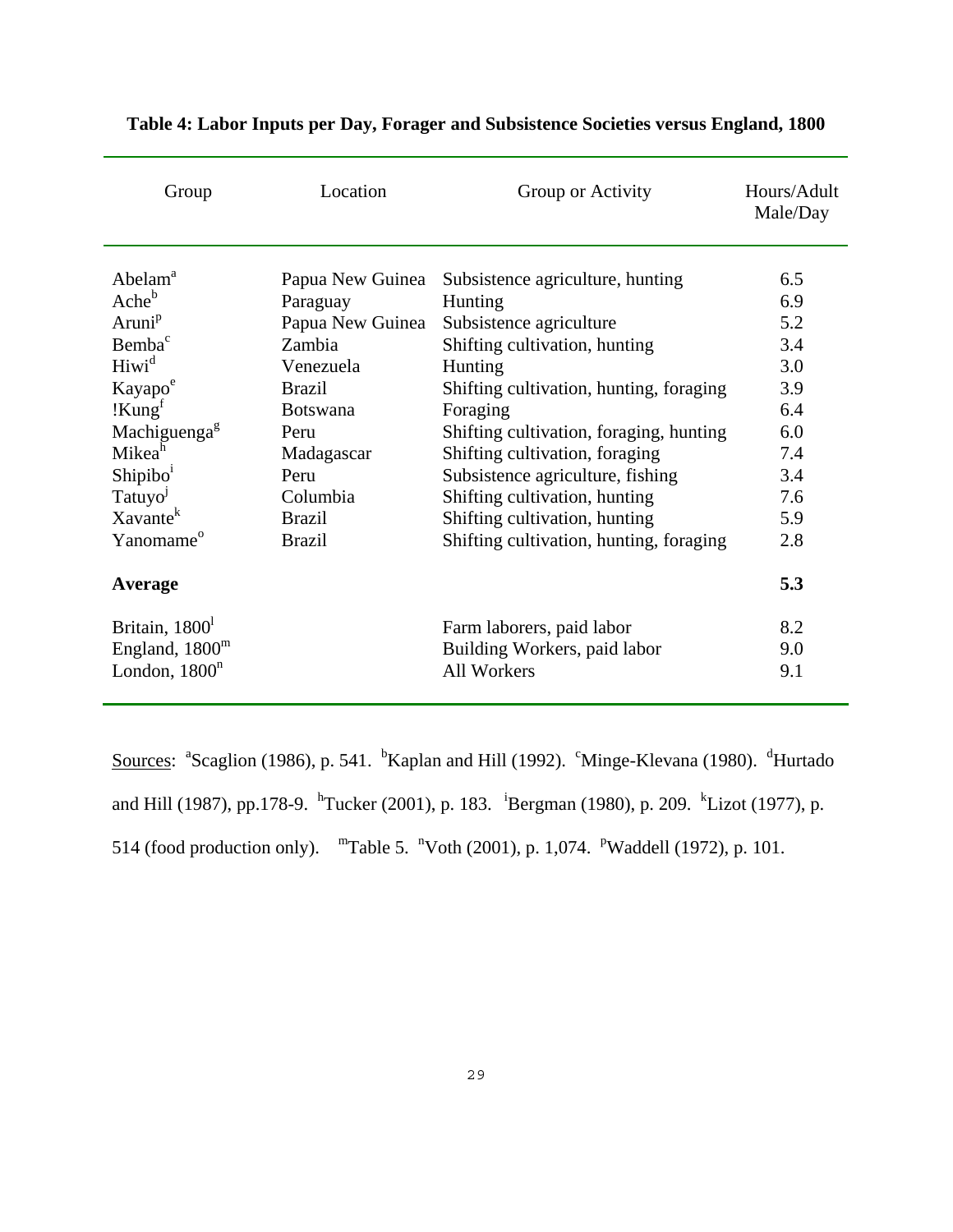| Decade | Towns          | Observations   | Simple<br>average<br>length of day<br>(hours) | Average length<br>of day<br>(controlling for<br>town and craft)<br>(hours) |
|--------|----------------|----------------|-----------------------------------------------|----------------------------------------------------------------------------|
|        |                |                |                                               |                                                                            |
| 1750   | $\mathbf{1}$   | $\overline{c}$ | 12.0                                          | 12.0                                                                       |
| 1760   | 1              | 3              | 12.0                                          | 12.0                                                                       |
| 1770   |                |                |                                               |                                                                            |
| 1780   | 1              | 3              | 12.1                                          | 12.1                                                                       |
| 1790   | $\overline{2}$ | 9              | 11.8                                          | 11.8                                                                       |
| 1800   | 3              | 15             | 11.3                                          | 11.3                                                                       |
| 1810   | $\overline{4}$ | 20             | 10.3                                          | 10.3                                                                       |
| 1820   | $\overline{4}$ | 35             | 10.3                                          | 10.4                                                                       |
| 1830   | 5              | 21             | 9.9                                           | 10.0                                                                       |
| 1840   | 4              | 23             | 9.8                                           | 9.9                                                                        |
| 1850   | 6              | 25             | 9.7                                           | 9.8                                                                        |
| 1860   | $\overline{4}$ | 30             | 9.8                                           | 9.8                                                                        |
|        |                |                |                                               |                                                                            |

## **Table 5: Building Workers Hours of Work, England 1750-1869**

Note: The towns supplying observations are Barking, Bristol, Chelmsford, Colchester, Exeter, Hull, Leicester, London and Sutton Valence (Kent).

Sources: Bristol Record Office, Town Treasurer's Vouchers. Devon Record Office, Exeter Town Treasurers Vouchers. Essex Record Office, Quarter Session Vouchers. Leicester Record Office, Quarter Session Vouchers. London, Builders Price Books. London, Clothworkers, Wardens' Vouchers.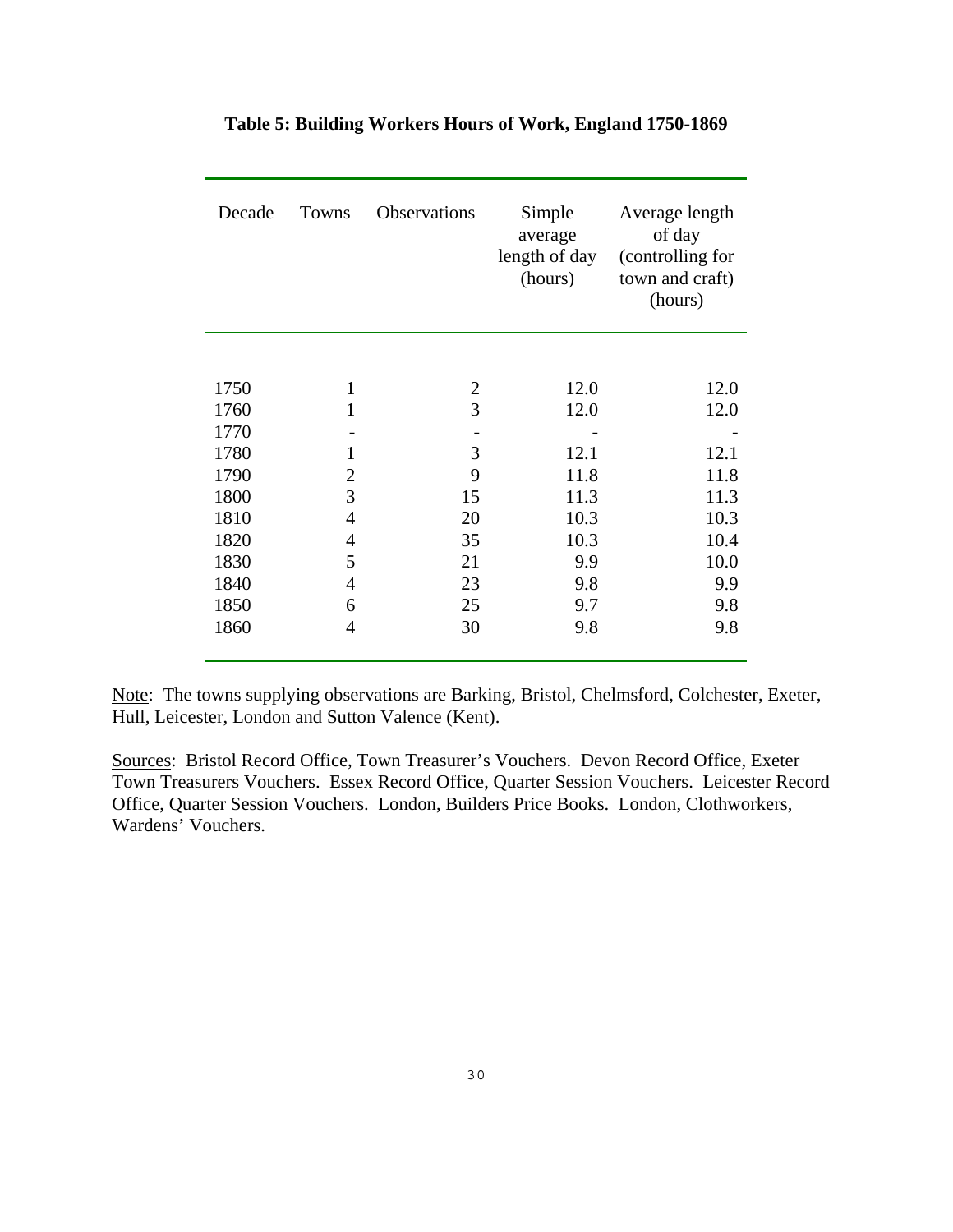

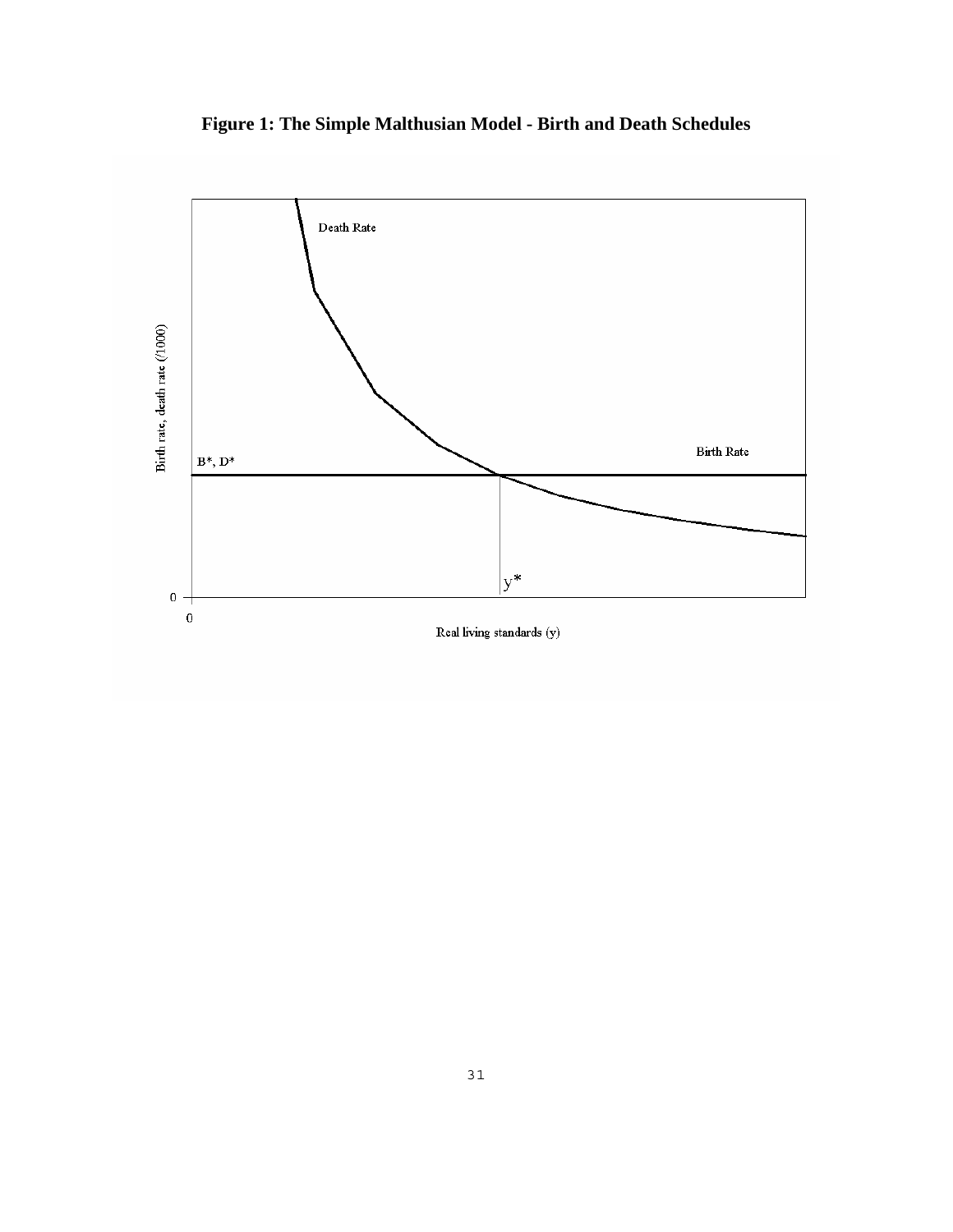

**Figure 2: The Simple Malthusian Model - Technology Schedule**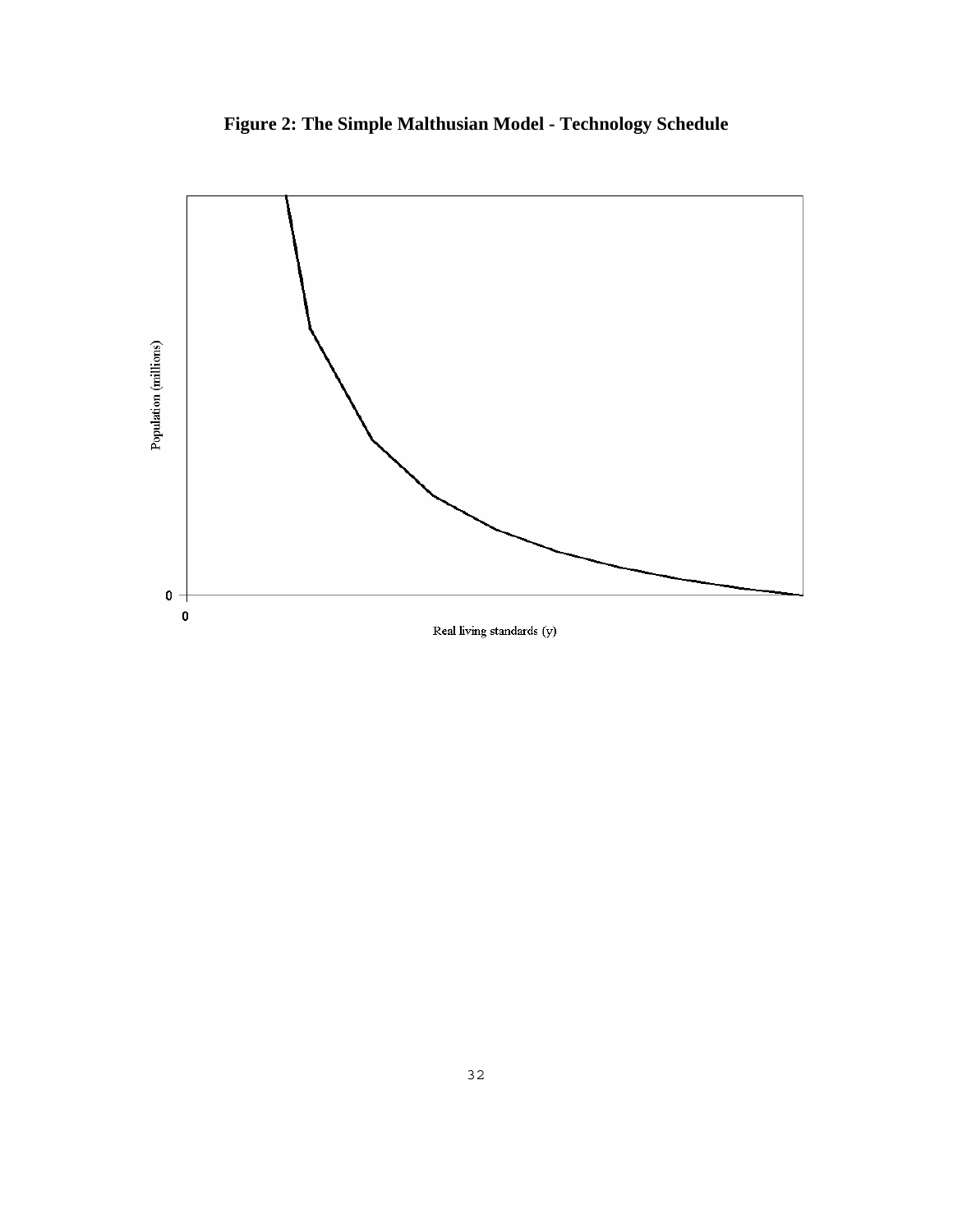**Figure 3: Labor Input and Output on a Given Area of Land** 

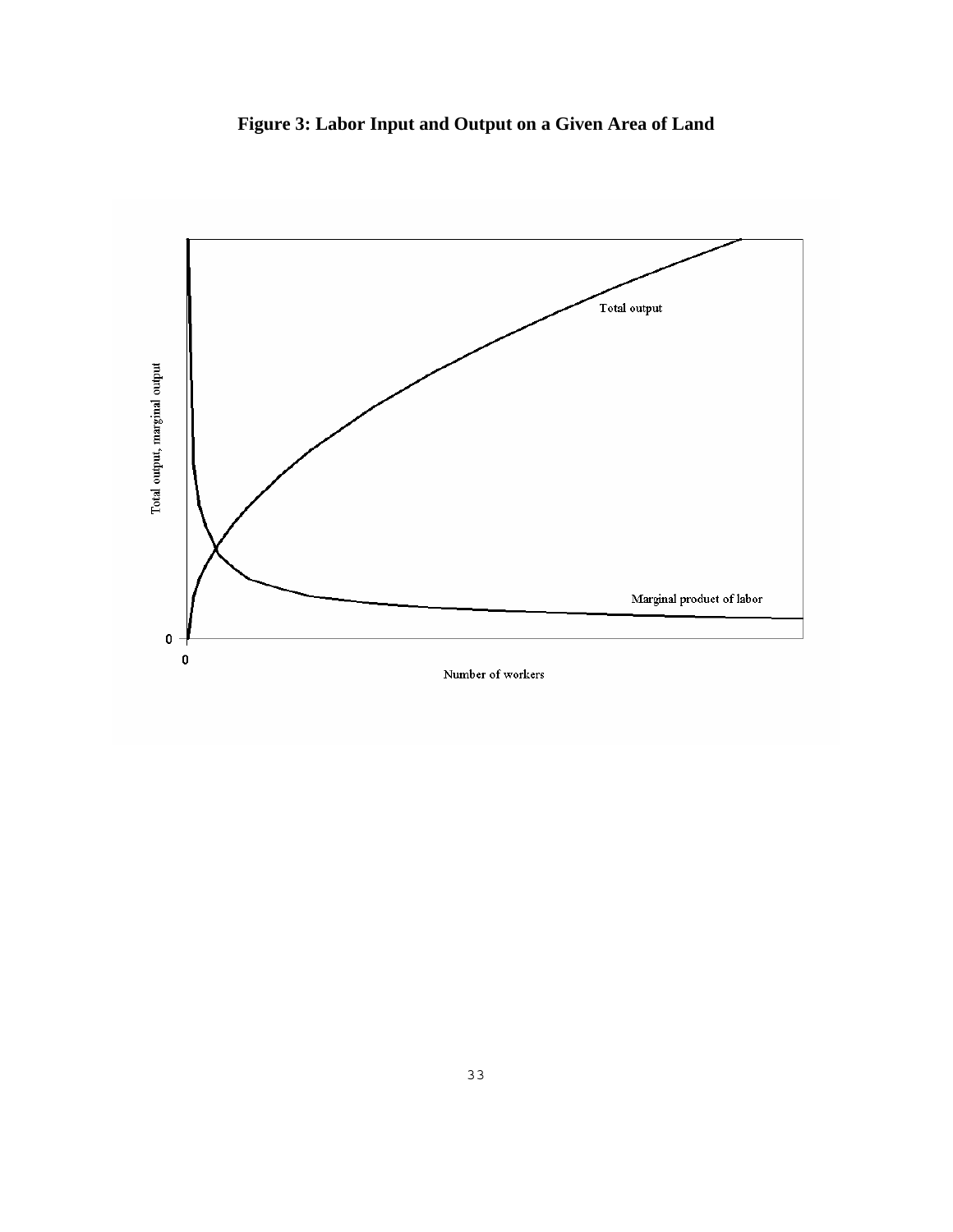

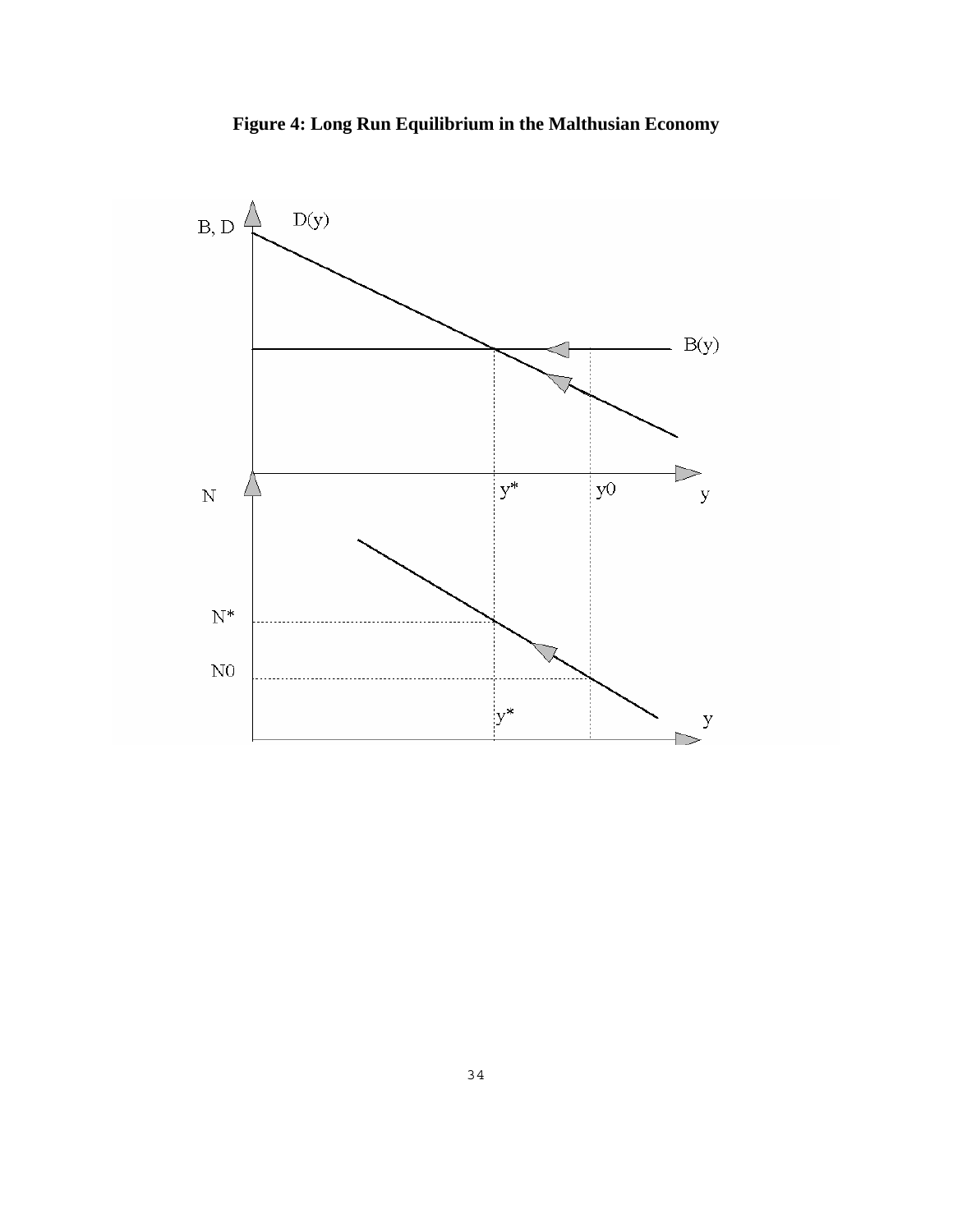

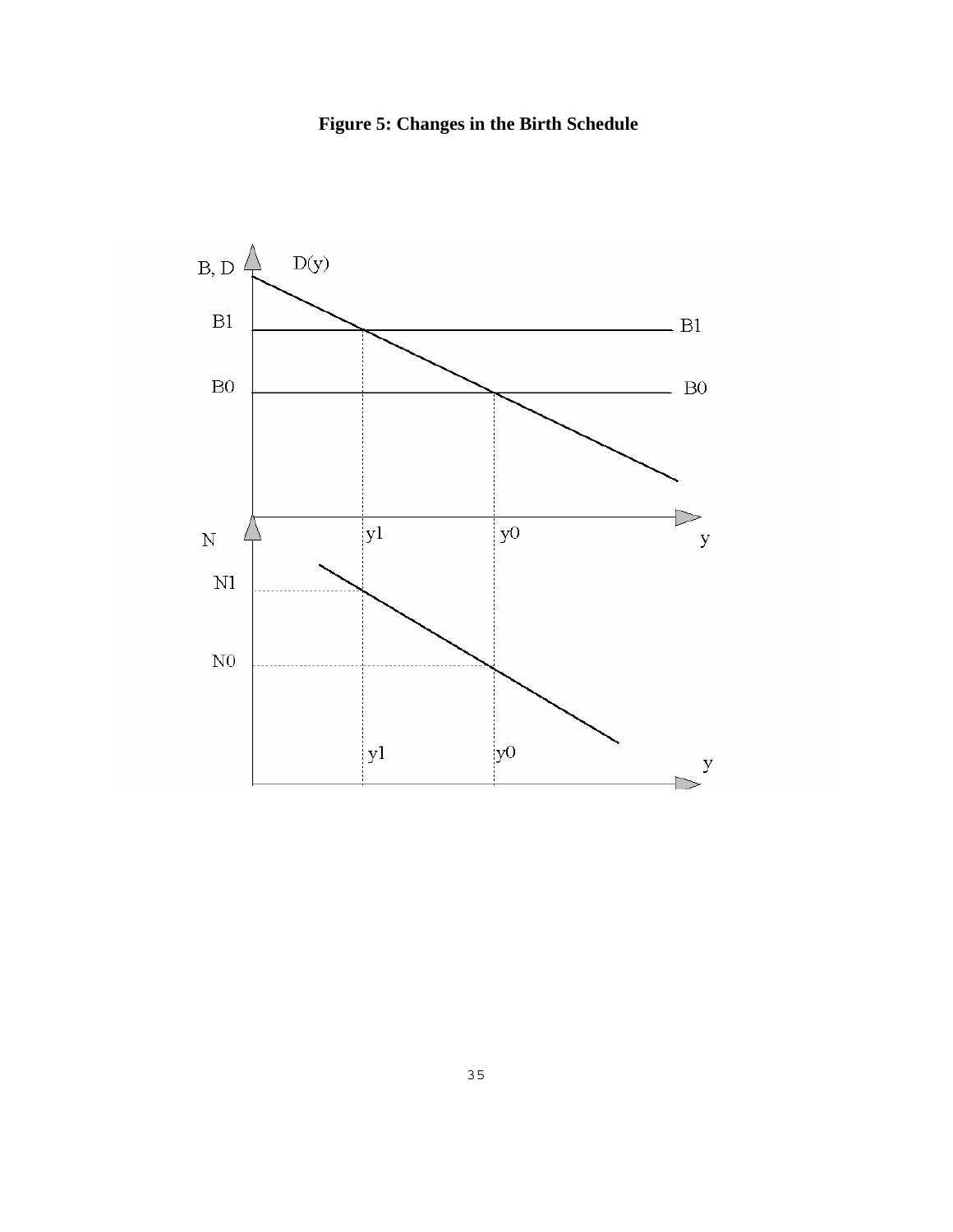**Figure 6: Changes in the Death Schedule** 

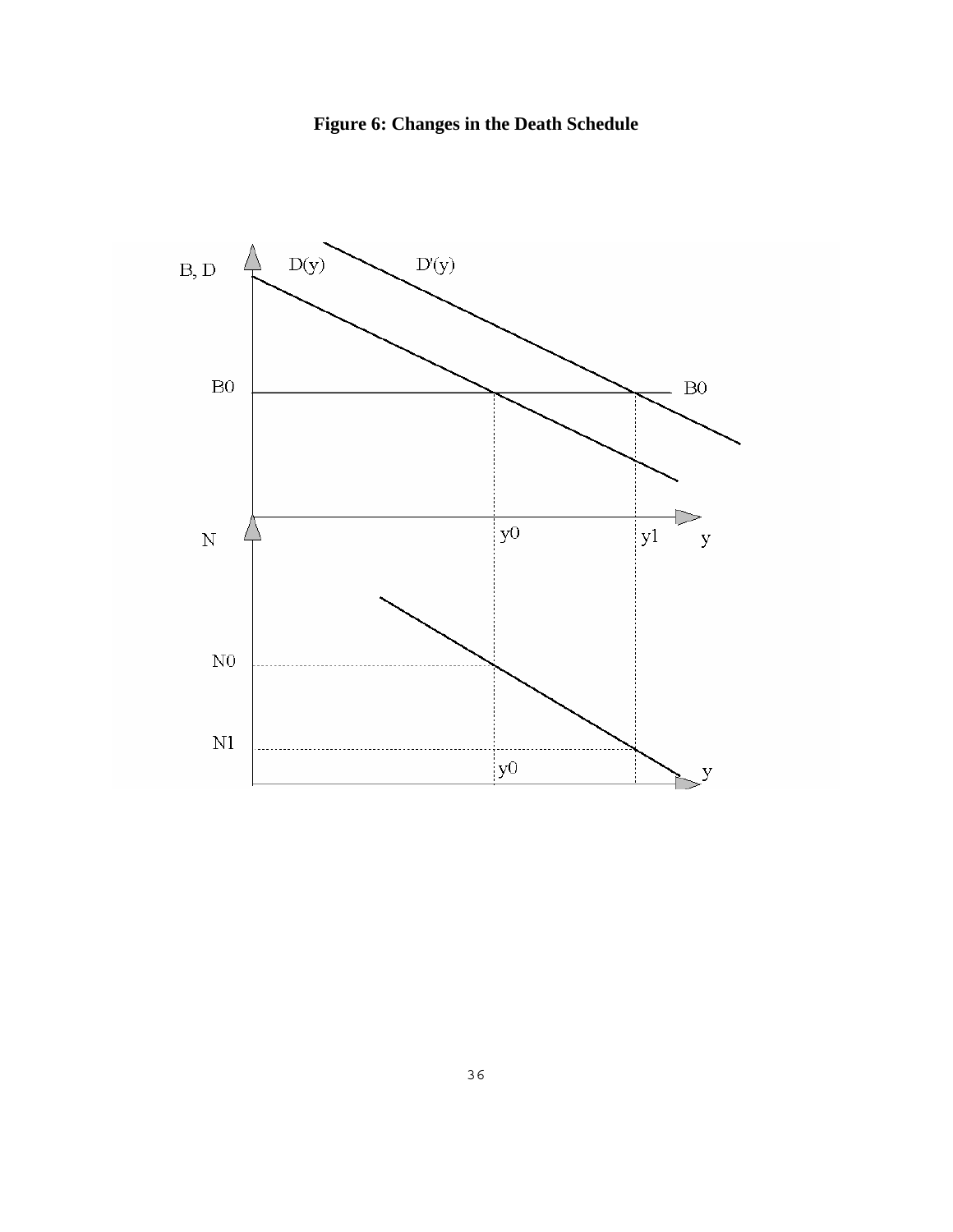**Figure 7: Changes in the Technology Schedule** 

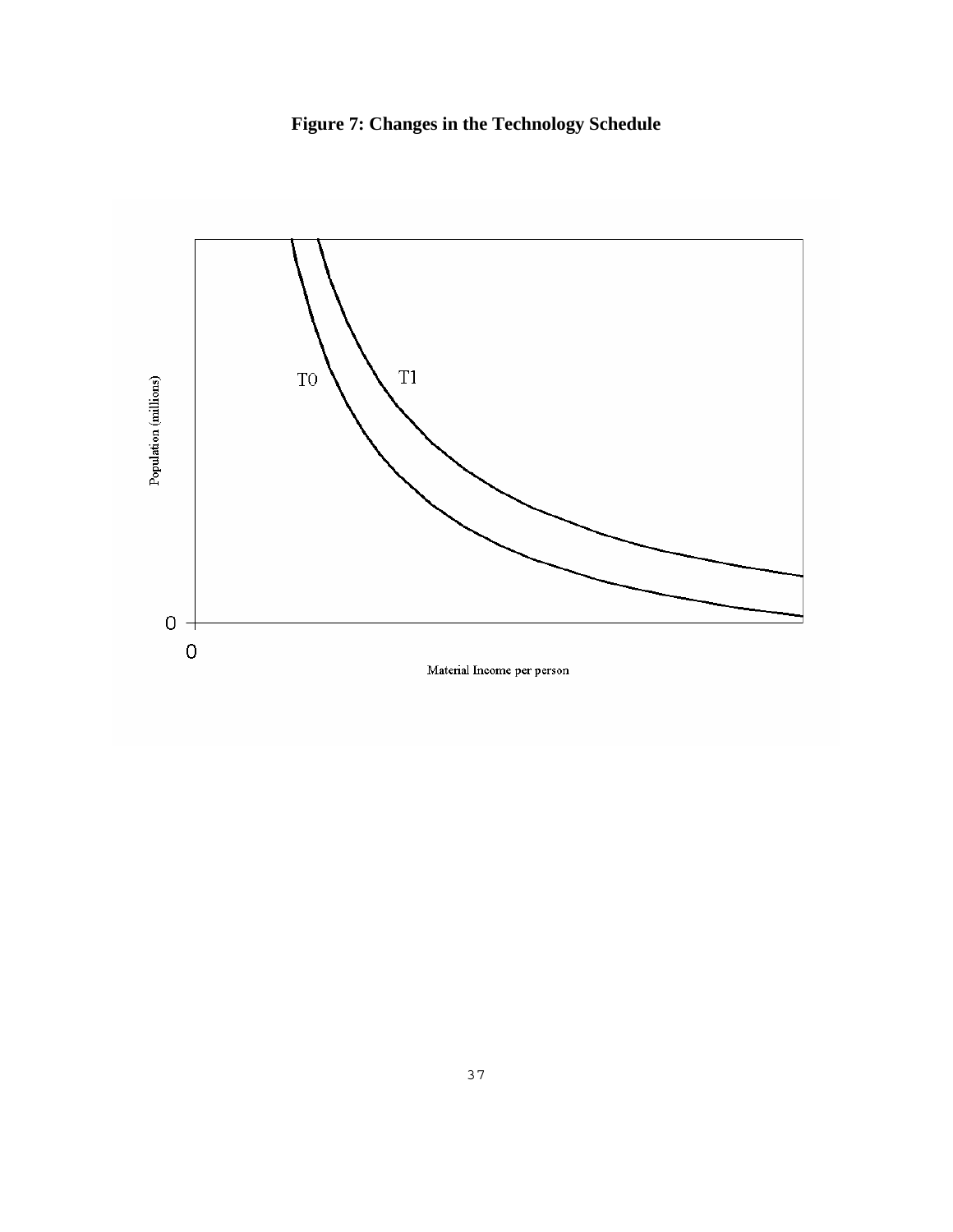

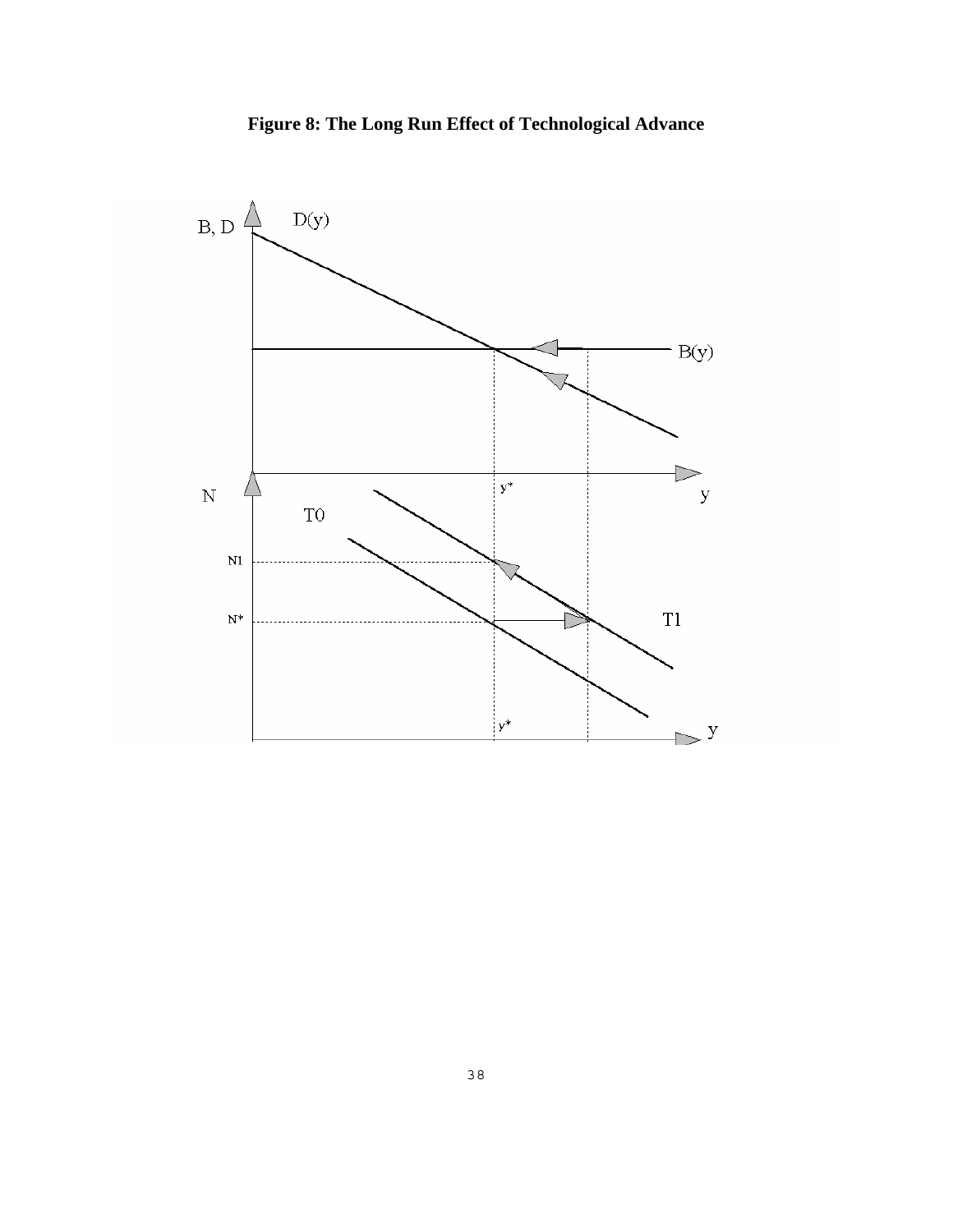**Figure 9: Wheat Yields in England, 1211-1453** 



Note: Yields are measured as the number of grains harvested per grain sown, all normalized to the average yield over these years, controlling for differences in average yields across the farms in the sample. The solid line in the 25 year moving average of yields.

Sources: Titow (1972), Farmer (1983), Farmer Mss.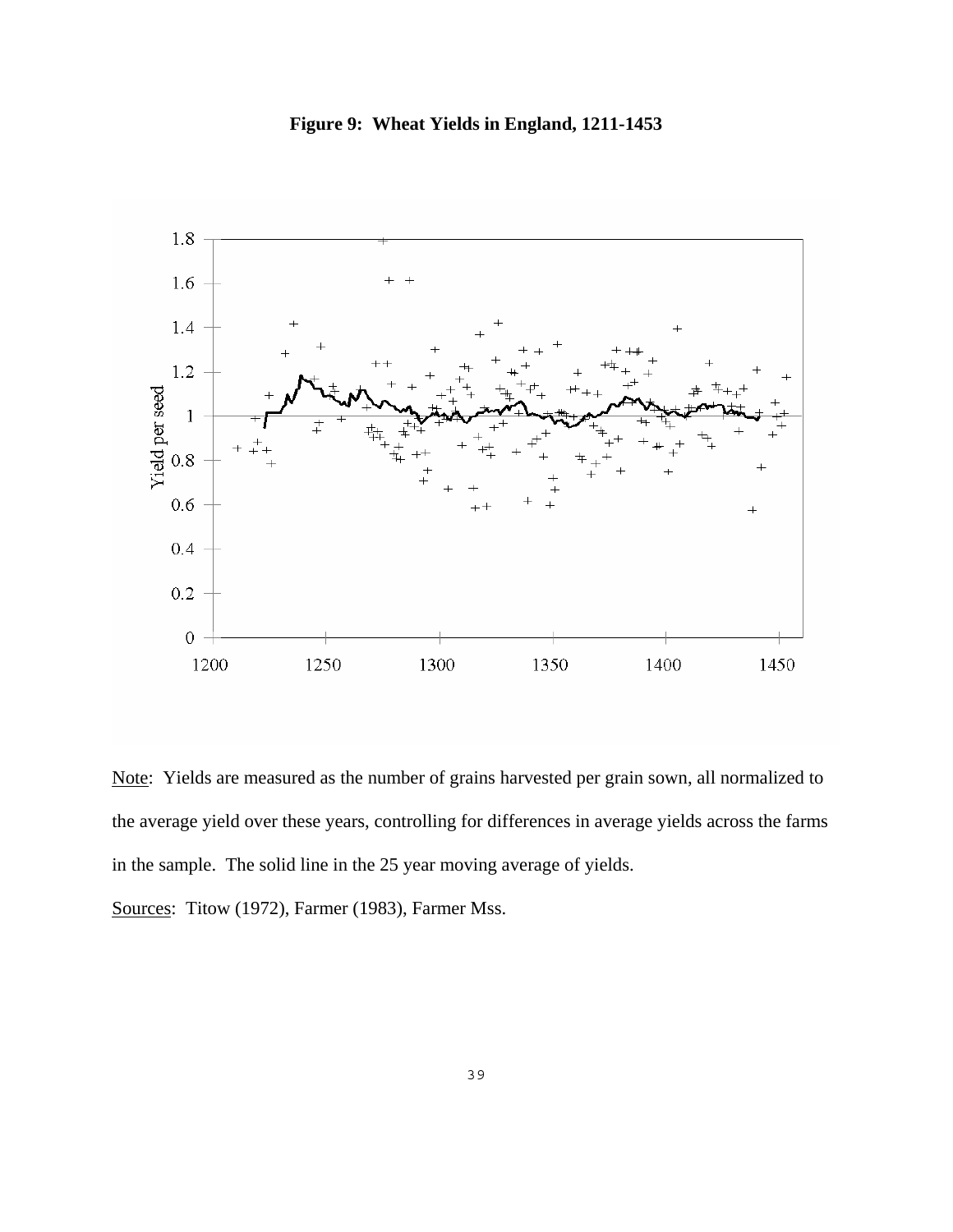**Figure 10: A Malthusian Model where Births Increase with Income**